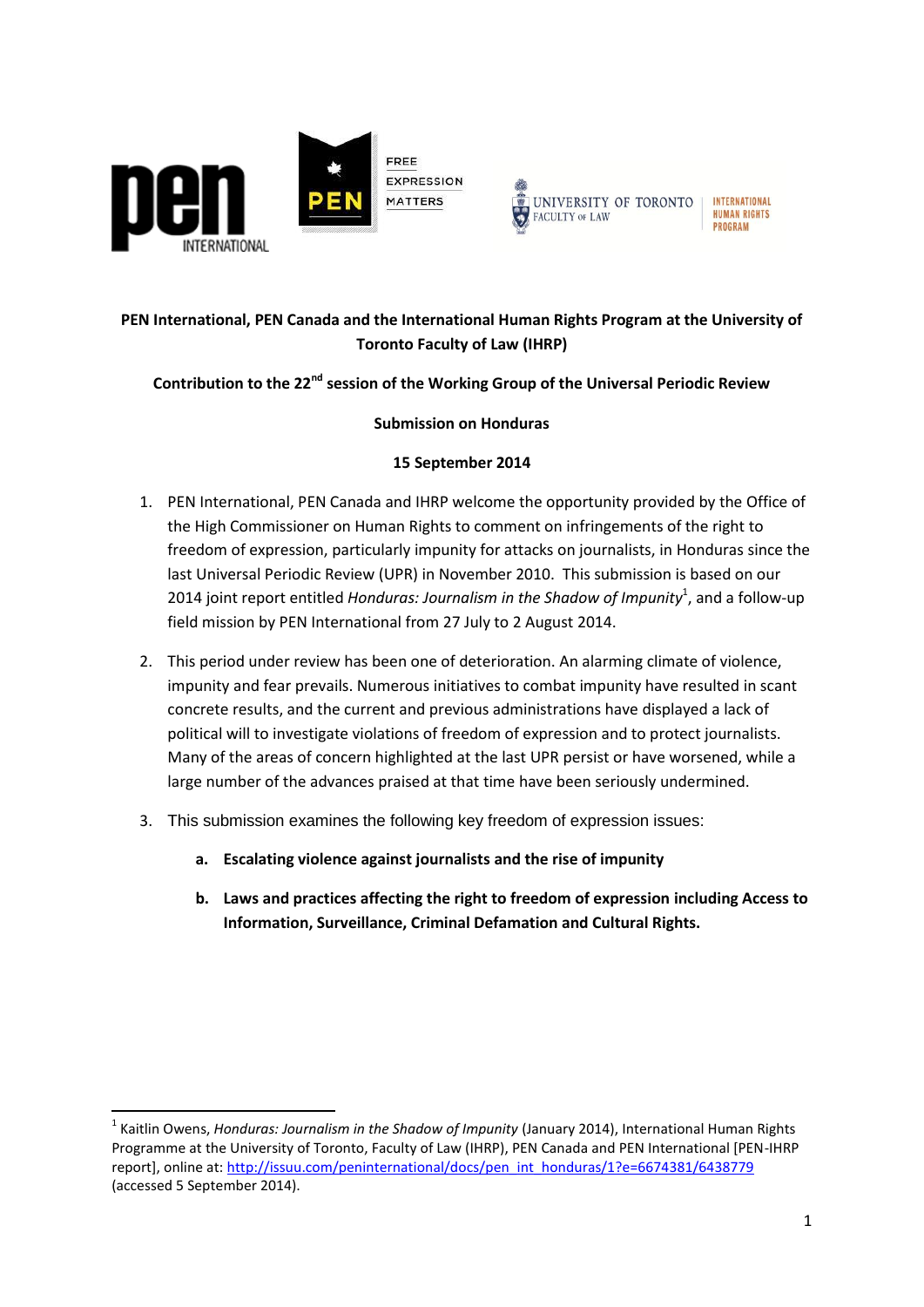#### **Context**

1

- 1. Honduras is plagued by violence and high crime rates. Organised crime and drug trafficking have infiltrated the Honduran state at every level, including politicians, the army, and the police.<sup>2</sup>
- 2. The UN Special Rapporteur on the promotion and protection of the right to freedom of opinion and expression concluded in March 2013 that the 2009 coup in Honduras undermined the country's already weak institutions, resulting in a significant loss of confidence on the part of the general public.<sup>3</sup> Despite some positive steps since the last UPR, there has been little tangible improvement in institutional capacity and credibility in terms of safeguarding human rights, with regression in some key areas relating to freedom of expression and information. 2014 has seen the weakening of key ministries that benefit citizens such as human rights and culture.
- 3. Since the coup, power has become less concentrated in state institutions and Congress and more in the President and the security forces, particularly under the current president, Juan Orlando Hernández. Spending on security and defence rose by 129 per cent and 42 per cent respectively between 2008 and 2014.**<sup>4</sup>** Increased militarisation can be seen at all levels: the police,**<sup>5</sup>** state institutions,**<sup>6</sup>** and society in general.**<sup>7</sup>**

 $^2$  See, for example, the July 2014 arrest of the mayor of the municipality of Yoro, departmental capital, and his family members for drugs trafficking, money laundering, kidnapping and allegedly ordering the murder of 137 people. *'*Alcalde de Yoro, Arnaldo Urbina, estará preso en el Tercer Batallón' (29 July 2014), *El Heraldo*, online: [http://www.elheraldo.hn/pais/733652-331/alcalde-de-yoro-arnaldo-urbina-estar%C3%A1-preso-en-el-tercer](http://www.elheraldo.hn/pais/733652-331/alcalde-de-yoro-arnaldo-urbina-estar%C3%A1-preso-en-el-tercer-batall%C3%B3n)[batall%C3%B3n](http://www.elheraldo.hn/pais/733652-331/alcalde-de-yoro-arnaldo-urbina-estar%C3%A1-preso-en-el-tercer-batall%C3%B3n) (accessed 5 September 2014).

 $3$  UN Special Rapporteur on the Promotion and Protection of the Right to Freedom of Opinion and Expression, *Informe del Relator Especial sobre la promoción y protección del derecho a la libertad de opinion y expresión: Adición Misión a Honduras* (22 March 2013), Human Rights Council, 23rd Sess, A/HRC/23/40/Add 1, para. 89, online[: http://www.ohchr.org/Documents/HRBodies/HRCouncil/RegularSession/Session23/A-HRC-23-40-](http://www.ohchr.org/Documents/HRBodies/HRCouncil/RegularSession/Session23/A-HRC-23-40-Add1_sp.pdf) [Add1\\_sp.pdf](http://www.ohchr.org/Documents/HRBodies/HRCouncil/RegularSession/Session23/A-HRC-23-40-Add1_sp.pdf) (accessed 5 September 2014)

<sup>4</sup> Edy Tábora, 'Seguridad Pública en Honduras 2013 y 2014' (July 2014), Friedrich Ebert Stiftung América Central [Tábora, 'Seguridad Pública en Honduras'], p. 3

<sup>&</sup>lt;sup>5</sup> For example, a November 2011 emergency decree allowing military personnel to carry out public security duties, later extended (see 'En consejo de Ministros extienden decreto de emergencia en Seguridad' (20 March 2012), *El Heraldo*, online:

<http://www.elheraldo.hn/csp/mediapool/sites/ElHeraldo/Sucesos/story.csp?cid=618539&sid=293&fid=219> accessed 5 September 2014); the creation of the Armed Intelligence Troops and Special Security Response Groups (*Instituto Armado Tropas de Inteligencia y Grupos de Respuesta Especial de Seguridad – TIGRES*), proposed in mid 2012, created with assistance from the USA and formally established in July 2013, though there is evidence that it was operational before then. The TIGRES are independent of the National Police and are attached to the President's Office via the Ministry of Security during peacetime but to Ministry of Defence in times of war(see PEN-IHRP report, p.50; Inter-American Commission on Human Rights Annual Report 2013 [IACHR report 2013], para. 258, online: [http://www.oas.org/en/iachr/docs/annual/2013/docs-](http://www.oas.org/en/iachr/docs/annual/2013/docs-en/AnnualReport-Chap4-Honduras.pdf)

[en/AnnualReport-Chap4-Honduras.pdf](http://www.oas.org/en/iachr/docs/annual/2013/docs-en/AnnualReport-Chap4-Honduras.pdf) - accessed 5 September 2014); and the Military Public Order Police (*Policía Militar de Orden Público*), set up in August 2013 to combat violence and insecurity and tasked with combating organised crime in particular (see 'Proyecto para crear policía militar amenaza la seguridad pública en Honduras' (10 August 2013), *La Tribuna*, online[: http://www.latribuna.hn/2013/08/10/proyecto-para-crear](http://www.latribuna.hn/2013/08/10/proyecto-para-crear-policia-militar-amenaza-la-seguridad-publica-en-honduras/)[policia-militar-amenaza-la-seguridad-publica-en-honduras/](http://www.latribuna.hn/2013/08/10/proyecto-para-crear-policia-militar-amenaza-la-seguridad-publica-en-honduras/) - accessed 5 September 2014; IACHR report 2013, para. 26).

<sup>6</sup> For example, the military police took over the Mario Rivas hospital in San Pedro Sula in June 2013 (see 'Unos 90 militares resguardan el hospital Mario Rivas de San Pedro Sula' (12 June 2014), *La Prensa*, online: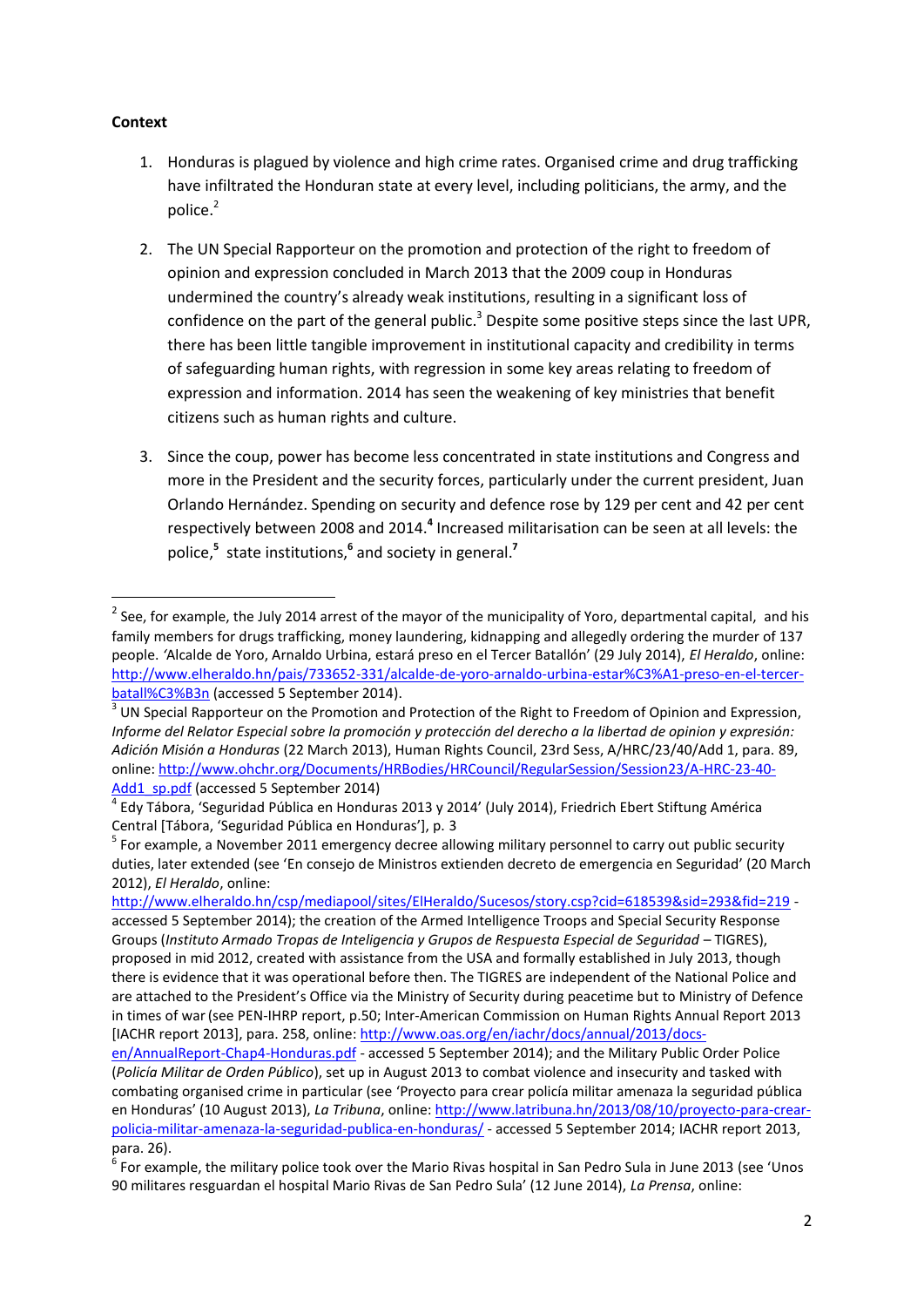4. This increased militarisation has not proven effective in terms of improving security – levels of violence and impunity have not decreased, <sup>8</sup> the country's homicide rate remains the highest in the world,<sup>9</sup> while the number of homicides prosecuted remains stable at around 10 per cent.<sup>10</sup> Indeed, militarisation has brought about a deterioration in the human rights situation, including restrictions on freedom of expression.

### **Limited progress**

1

- 5. PEN International welcomes the progress made by Honduras on certain recommendations from the last UPR, but notes that serious outstanding concerns remain. Honduras has:
	- a. Received a visit by the UN Special Rapporteur on the situation of human rights defenders  $(HRDs)^{11}$  in February 2012.
	- b. Approved the Human Rights Public Policy and National Action Plan<sup>12 13</sup> (effective implementation subject to political will and budget allocation).
	- c. Taken concrete steps to pass a law to protect journalists (pending approval by Congress)
	- d. Made efforts to improve co-ordination between the different institutions responsible for protecting journalists, including the National Commissioner for Human Rights (CONADEH $^{14}$ ), the Sub-Secretariat of Human Rights and Justice (SS of HR), and the Ministry of Security (though concerns remain, particularly regarding the relationship between the last two)
	- e. Secured a handful of convictions in cases of murders of journalists (though these killings continue at a terrifying rate, with 91 per cent unsolved)

7 See, for example, *Guardianos de la patria* (Guardians of the country), a programme created by President Juan Orlando Hernández which involves the armed forces running "moral, civic and religious" activities for deprived children on weekends, such as the provision of health check-ups and medical supplies. Civil society has protested this as a violation of children's rights and an attempt to recruit minors (see 'Guardianes de la Patria no es la solución para disminuir la violencia de la niñez hondureña' (19 May 2014), online:

[http://www.defensoresenlinea.com/cms/index.php?option=com\\_content&view=article&id=3137:guardianes](http://www.defensoresenlinea.com/cms/index.php?option=com_content&view=article&id=3137:guardianes-de-la-patria-no-es-la-solucion-para-disminuir-la-violencia-de-la-ninez-hondurena&catid=42:seg-y-jus&Itemid=159)[de-la-patria-no-es-la-solucion-para-disminuir-la-violencia-de-la-ninez-hondurena&catid=42:seg-y-](http://www.defensoresenlinea.com/cms/index.php?option=com_content&view=article&id=3137:guardianes-de-la-patria-no-es-la-solucion-para-disminuir-la-violencia-de-la-ninez-hondurena&catid=42:seg-y-jus&Itemid=159)

[jus&Itemid=159](http://www.defensoresenlinea.com/cms/index.php?option=com_content&view=article&id=3137:guardianes-de-la-patria-no-es-la-solucion-para-disminuir-la-violencia-de-la-ninez-hondurena&catid=42:seg-y-jus&Itemid=159) – accessed 5 September 2014). UNICEF has also expressed concern (see 'Llamado urgente a la acción frente a la violencia contra los niños y las niñas en Honduras y la construcción de una cultura de paz y diálogo' (14 May 2014), UNICEF Oficina Regional para América Latina y el Caribe, online:

[http://www.unicef.org/lac/media\\_27125.htm](http://www.unicef.org/lac/media_27125.htm) - accessed 5 September 2014)

8 Tábora, 'Seguridad Pública en Honduras', *supra* note 4, p. 4

[http://www.unodc.org/documents/gsh/pdfs/2014\\_GLOBAL\\_HOMICIDE\\_BOOK\\_web.pdf](http://www.unodc.org/documents/gsh/pdfs/2014_GLOBAL_HOMICIDE_BOOK_web.pdf) (accessed 9 September 2014)

<sup>11</sup> Recommendation of the United Kingdom.

<sup>13</sup> Under voluntary commitments and pledges.

[http://www.laprensa.hn/honduras/sanpedrosula/728458-96/unos-90-militares-resguardan-el-hospital-mario](http://www.laprensa.hn/honduras/sanpedrosula/728458-96/unos-90-militares-resguardan-el-hospital-mario-rivas-de-san-pedro-sula)[rivas-de-san-pedro-sula](http://www.laprensa.hn/honduras/sanpedrosula/728458-96/unos-90-militares-resguardan-el-hospital-mario-rivas-de-san-pedro-sula) (accessed 5 September 2014)

 $9$  90.4 murders per 100,000 people in 2012, according to the United Nations Office on Drugs and Crime (2014), *Global Study on Homicide 2013: Trends, Contexts, Data* (March 2014), p. 24, online at:

<sup>10</sup> Tábora, 'Seguridad Pública en Honduras', *supra* note 4, p. 8

<sup>12</sup> *Política Pública de Derechos Humanos y el Plan Nacional de Acción*

<sup>14</sup> *Comisionado Nacional de los Derechos Humanos*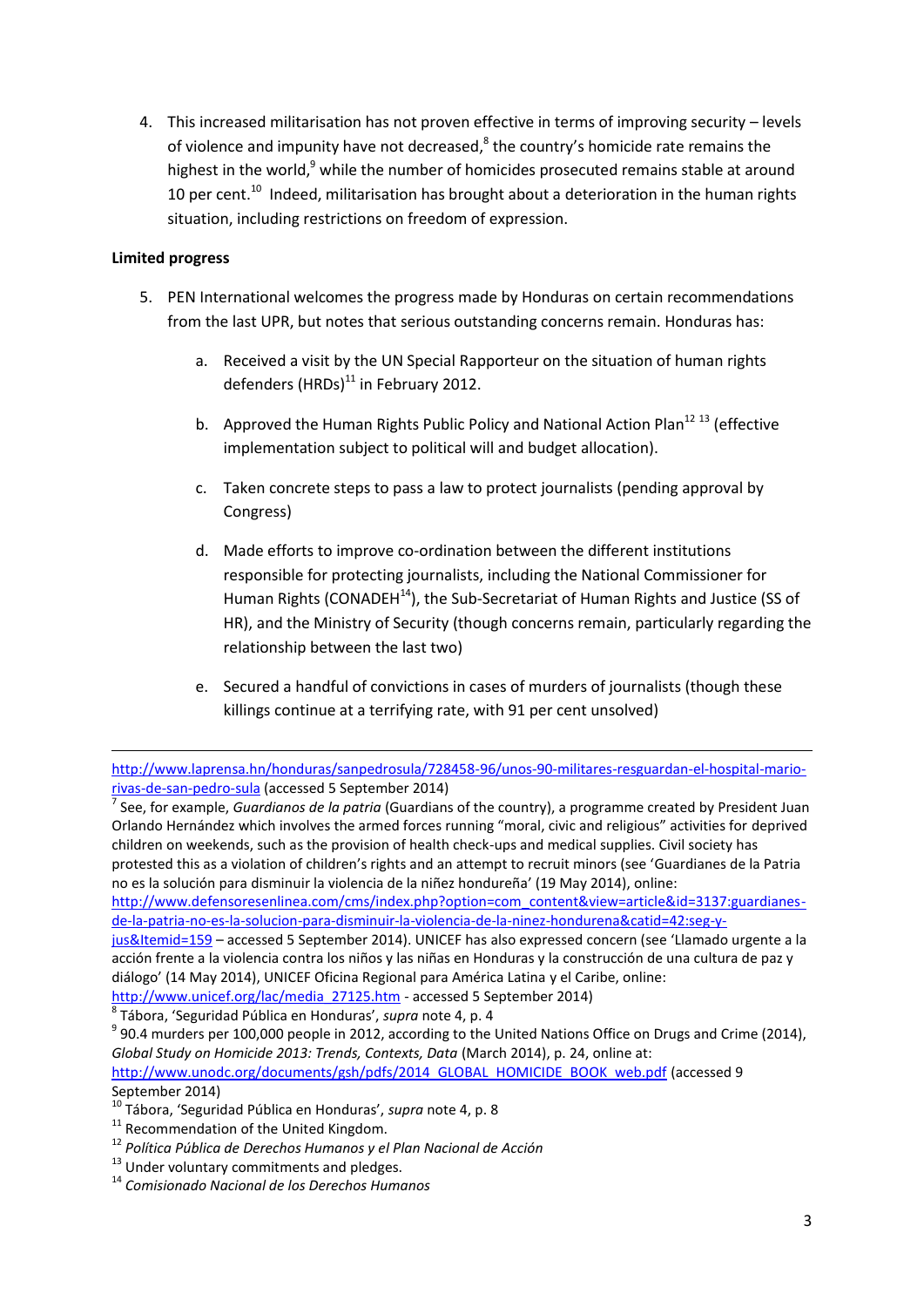#### **Deterioration**

- **Escalating violence against journalists**
- 6. Despite Honduras' pledge to protect journalists in 2010, <sup>15</sup> attacks have risen sharply, including both murders and non-fatal, violent attacks. In 2013, C-Libre recorded 191 acts of aggression against the right to freedom of expression and information, half targeting journalists and media outlets.<sup>16</sup> This is a 40 per cent increase from 2012 (136 attacks), and a 66 per cent rise from 2011 (115 attacks). $^{17}$
- 7. Since the last UPR in November 2010, at least 26 journalists have been killed. Since 2003 at least 44 have been murdered, most working for TV and/ or radio. Over 80 per cent of killings up to the end of 2013 occurred during the administration of Porfirio Lobo Sosa (2010- 2013).<sup>18</sup> However, at least six more journalists have been killed since President Hernández took office in January 2014.<sup>19</sup>
- **Rising impunity**

**.** 

8. Despite Honduras' acceptance of multiple recommendations to combat impunity in 2010,<sup>20</sup> convictions have only been obtained in four of 44 murders of journalists between 2003 and August 2014, leaving 40 unresolved – an impunity rate of 91 per cent.<sup>21</sup> Even in the four

<sup>16</sup> Comité por La Libre Expresión (C-Libre), *Despacho Urgente: Ni perseguidos, ni vigilados ¡Hagan Justicia! Informe* 2013 (May 2014) [C-Libre, *Despacho Urgente*], p. 159-160, online:

[http://app.conadeh.hn/Anual2013/informes/CONADEH\\_2013.pdf](http://app.conadeh.hn/Anual2013/informes/CONADEH_2013.pdf) (accessed 5 September 2014)  $\frac{19}{19}$  'HONDURAS: Three more journalists murdered in the space of a month' (10 September 2014), online: [http://www.pen-international.org/newsitems/honduras-three-more-journalists-murdered-in-the-space-of-a](http://www.pen-international.org/newsitems/honduras-three-more-journalists-murdered-in-the-space-of-a-month/)[month/](http://www.pen-international.org/newsitems/honduras-three-more-journalists-murdered-in-the-space-of-a-month/) (accessed 11 September 2014)

<sup>&</sup>lt;sup>15</sup> In 2010, Honduras accepted recommendations to increase measures to protect journalists and human rights defenders from violent attacks, harassment and intimidation (Argentina, Austria, Canada, Czech Republic, France, Germany, Slovakia, Switzerland and Uruguay), and to give established mechanisms the necessary resources and means to protect them (Switzerland). The state also pledged to implement a policy aimed at preventing violence and intimidation of the media (Switzerland) and to take measures to end threats against and harassment of journalists and human rights defenders (Ireland).

[http://clibrehonduras.com/main/sites/default/files/Informe%20Libertad%20de%20expresion%20C-](http://clibrehonduras.com/main/sites/default/files/Informe%20Libertad%20de%20expresion%20C-Libre%202013.pdf)[Libre%202013.pdf](http://clibrehonduras.com/main/sites/default/files/Informe%20Libertad%20de%20expresion%20C-Libre%202013.pdf) (accessed 11 September 2014)

<sup>17</sup> C-Libre, *¡Basta! Informe ¿Libertad de Expresión? 2012* (Tegucigalpa: C-Libre, 2013), p. 128.

<sup>&</sup>lt;sup>18</sup> According to C-Libre, 31 out of 38 journalist murders between 1993 and 2013 (82 per cent) occurred during the presidency of Porfirio Lobo Sosa (2010-2013) (C-Libre, *Despacho Urgente*, *Supra* note 16 p. 92). According to the National Commissioner for Human Rights (CONADEH), 83 per cent of journalists killed between 2002 and 2013 lost their lives during the Lobo Sosa administration (33 out of 40) (Comisionado Nacional de Derechos Humanos, *Informe anual sobre el estado de los derechos humanos en Honduras, Año 2013*  [CONADEH annual report 2013], p. 39, online:

 $\overline{20}$  In 2010. Honduras accepted recommendations on combating impunity for the murders of journalists and other human rights violations from Argentina, Austria, Australia, Canada, Costa Rica, Czech Republic, Ecuador, France, Germany, Italy, Netherlands, Peru, Spain, Sweden, Switzerland, Uruguay and the USA.

 $21$  According to information provided to PEN and IHRP by the Honduran state at a hearing at the Inter-American Commission on Human Rights (IACHR) on 25 March 2014, of the 27 murders of journalists and social communicators it recorded between 2009 and 2013, 10 had gone to trial, resulting in four convictions (Jorge Alberto Orellana, Héctor Francisco Medina Polanco, Ángel Alfredo Villatoro Rivera and Aníbal Barrow) and three non-guilty verdicts (David Enrique Meza Montesinos, Luis Chévez Hernández and Fausto Elio Valle Hernández). Two of these convictions came in the first quarter of 2014, both involving the murder of high profile journalists (Ángel Alfredo Villatoro Rivera and Aníbal Barrow). PEN is not aware of any further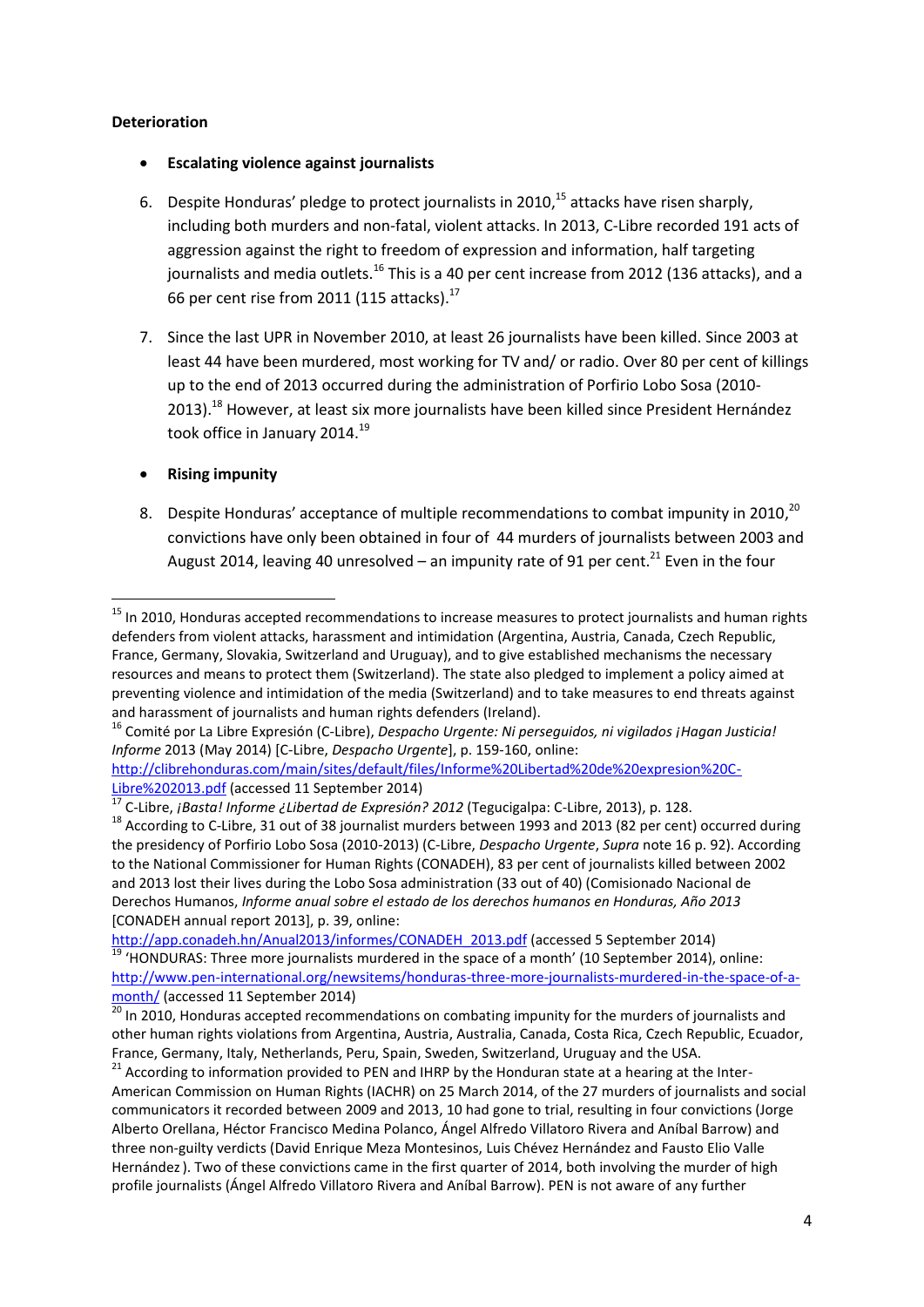cases where convictions have been obtained, justice is only partial: in the case of **Aníbal Barrow**, only some of perpetrators have been prosecuted; in none have the intellectual authors<sup>22</sup> been prosecuted.

- 9. The vast majority of non-fatal attacks on journalists also go unpunished. For example, although journalist and HRD **Dina Meza** has been subject to constant surveillance and harassment since 2006 and awarded precautionary measures by the IACHR, the Public Prosecutor's Office (PPO) has failed to make any progress in identifying the culprits.<sup>23</sup> **Julio Ernesto Alvarado**, director and news presenter for the opposition station Globo TV, has been subjected to frequent threats in relation to his work and was the target of a suspected assassination attempt in March 2013, which forced him to suspend his current affairs radio programme 'Medianoche'; these attacks have still not been investigated, let alone prosecuted.
- 10. The Honduran state's failure to investigate and prosecute the murder of journalists constitutes not only a breach of the victims' right to freedom of expression,<sup>24</sup> the right to life<sup>25</sup> and the right to judicial protection.<sup>26</sup> It also denies the victims' families, loved ones and the general public the right to obtain information, part of the right to freedom of expression, and to learn the truth.

#### **Responsibility and motives**

11. This lack of investigation means it is difficult to ascertain the source of violence against journalists, which in turn makes it more difficult for them to protect themselves. In March 2014, the Honduran state claimed that all of the journalists whose murders had been prosecuted to date were killed by "common criminals" or organised crime, and that their murders were unconnected to their opinions, contending that "the involvement of state agents [had] not been proven."<sup>27</sup> This official line illustrates the disincentive officials face in effectively prosecuting these crimes to, for example, determine if corrupt state agents are indeed implicated.

convictions since. See: 'Reports of Killings of Journalists and Impunity in Honduras', PEN International, PEN American Center, PEN Canada, University of Toronto Faculty of Law International Human Rights Program & State of Honduras, Inter-American Commission on Human Rights, Washington DC, USA, 25 March 2014 [IACHR hearing], video available online[: http://www.pen-international.org/newsitems/impunity-in-honduras-pen](http://www.pen-international.org/newsitems/impunity-in-honduras-pen-writers-testify-before-inter-american-commission-on-human-rights/?print=print)[writers-testify-before-inter-american-commission-on-human-rights/?print=print](http://www.pen-international.org/newsitems/impunity-in-honduras-pen-writers-testify-before-inter-american-commission-on-human-rights/?print=print) (accessed 11 September 2014).

 $22$  i.e. those responsible for ordering the murders.

<sup>&</sup>lt;sup>23</sup> Interview with Soraya Morales, Special Prosecutor for Human Rights (1 August 2014) [Morales interview]

 $24$  Articles 2 (3) (a) and 19 of the International Covenant on Civil and Political Rights (ICCPR); Articles 1, 2, 13 and 14 of the American Convention on Human Rights (ACHR); and Principle 9 of the Inter-American Declaration on Freedom of Expression.

<sup>&</sup>lt;sup>25</sup> Articles 2 (3) and 6 (1) of the ICCPR; Articles 1 and 4 (1) of the ACHR.

<sup>26</sup> Article 25 (1) of the ACHR. See PEN-IHRP report, *supra* note 1, pp. 60-61 for more detail.

<sup>27</sup> IACHR hearing, *supra* note 21.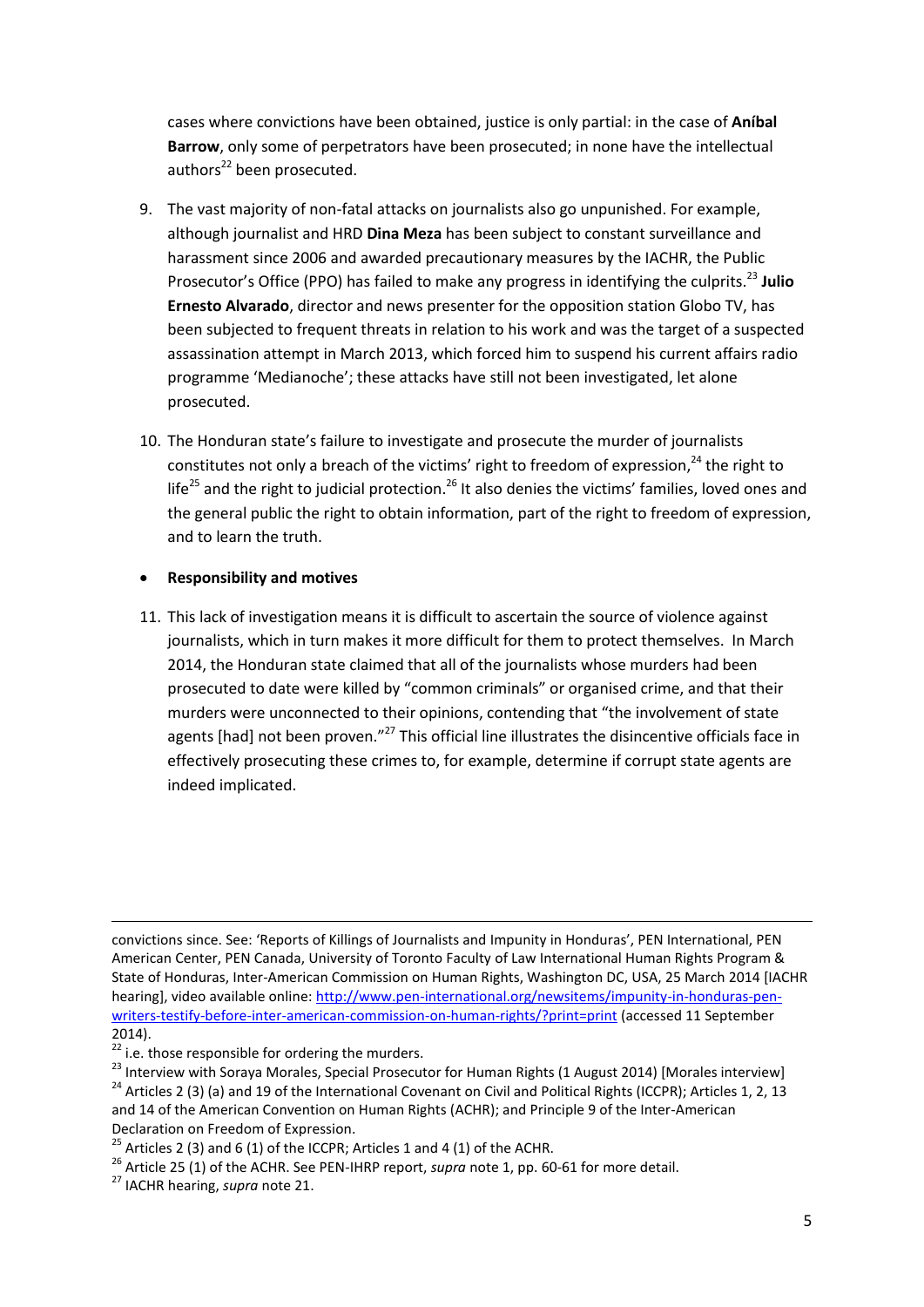- 12. In most cases possible links between attacks and the victim's journalism are not properly investigated. Police and officials often publically discard journalism as a motive before investigations are complete, sometimes within hours of a murder taking place.<sup>28</sup>
- 13. Relevant factors, such as the topic the journalist was reporting on at the time of the attack or their political persuasion, are routinely not investigated. At least four of the 44 journalists murdered had reported on corruption before their deaths, including **Juan Carlos Argeñal** Medina.<sup>29</sup> Argeñal and the two other journalists killed between July and December 2013<sup>30</sup> the election period – were all members of the Liberty and Refoundation (LIBRE<sup>31</sup>) political party<sup>32</sup> and either worked or had worked for Radio or TV Globo at the time of their deaths.<sup>33</sup>
- 14. C-Libre found that state agents were responsible for 50 per cent of all attacks on freedom of expression and access to information in 2013 where the perpetrator could be identified, the main culprits being police, armed forces and intelligence, government and the PPO.<sup>34</sup> Nonstate perpetrators identified did not include members of organised crime or gangs, $35$  despite the Honduran State's tendency to blame violence against journalists on these groups.
- 15. According to CONADEH, during the Lobo administration (2010-2013) there were "constant threats against the media by government authorities, led by the president."<sup>36 37</sup> This practice continues under the Hernández administration.<sup>38</sup>

<sup>&</sup>lt;sup>28</sup> For example, within 24 hours of the body of TV news journalist Herlyn Iván Espinal Martínez being found in late July 2014, Security Minister Arturo Corrales publically dismissed that the murder was linked to the victim's profession, stating that it was either a crime of passion or linked to an inheritance dispute (see 'Honduras: Investigan dos móviles en crimen de periodista Herlyn Espinal' (22 July 2014), *La Prensa*, online:

[<sup>\(</sup>http://www.laprensa.hn/honduras/apertura/731387-97/honduras-investigan-dos-m%C3%B3viles-en-crimen](http://www.laprensa.hn/honduras/apertura/731387-97/honduras-investigan-dos-m%C3%B3viles-en-crimen-de-periodista-herlyn-espinal)[de-periodista-herlyn-espinal](http://www.laprensa.hn/honduras/apertura/731387-97/honduras-investigan-dos-m%C3%B3viles-en-crimen-de-periodista-herlyn-espinal) – accessed 11 September 2014). His involvement in politics, however, does not appear to have been investigated as a possible motive. Espinal was also involved in politics and was a member of the governing Partido Nacional de Honduras (PNH) at municipal level (see 'Honduras: Investigan dos móviles en crimen de periodista Herlyn Espinal' (21 July 2014), *La Prensa*, online:

[http://www.laprensa.hn/sucesos/policiales/731027-96/honduras-angustiosa-b%C3%BAsqueda-del-periodista](http://www.laprensa.hn/sucesos/policiales/731027-96/honduras-angustiosa-b%C3%BAsqueda-del-periodista-herlyn-espinal)[herlyn-espinal](http://www.laprensa.hn/sucesos/policiales/731027-96/honduras-angustiosa-b%C3%BAsqueda-del-periodista-herlyn-espinal) – accessed 11 September 2011).

<sup>29</sup> Juan Carlos Argeñal Medina was murdered in December 2013 after reporting on corruption in a local hospital and in local government in Danlí, Paraíso Department. Se[e http://www.pen-](http://www.pen-international.org/newsitems/call-to-action-honduras-must-bring-killers-of-journalist-juan-carlos-argenal-medina-to-justice/)

[international.org/newsitems/call-to-action-honduras-must-bring-killers-of-journalist-juan-carlos-argenal](http://www.pen-international.org/newsitems/call-to-action-honduras-must-bring-killers-of-journalist-juan-carlos-argenal-medina-to-justice/)[medina-to-justice/\)](http://www.pen-international.org/newsitems/call-to-action-honduras-must-bring-killers-of-journalist-juan-carlos-argenal-medina-to-justice/). Three other journalists killed after reporting on corruption are David Enrique Meza Montesinos (killed March 2010); Luis Arturo Mondragón Morazán (killed June 2010); and Héctor Francisco Medina Polanco (killed May 2011).

<sup>&</sup>lt;sup>30</sup> Aníbal Barrow (abducted 24 June 2013, body found 9 July 2013) and Manuel Murillo Varela (abducted 23 October 2013, body found the next day)

<sup>31</sup> *Libertad y Refundación*

<sup>32</sup> C-Libre, *Despacho Urgente*, *supra* note 16, p. 108

<sup>&</sup>lt;sup>33</sup>Radio Globo and and Globo TV was also the target of eight per cent of all attacks on journalists and media in 2013. C-Libre, *Despacho Urgente*, *supra* note 16, p. 164

<sup>34</sup> *Ibid*, p. 171.

<sup>&</sup>lt;sup>35</sup> Of the non-state actors, 48 per cent were unknown, while the other 52 per cent identified include multinational, mining and logging companies, the PNH party, paramilitaries, hackers, security guards, hit men, and religious leaders.*Ibid*, p. 171-2

<sup>36</sup> CONADEH annual report 2013, *supra* note 18, p. 210, para. 18. l.

<sup>37</sup> For example, in December 2012 President Lobo accused the newspapers *El Heraldo* and *La Prensa* of conspiring against his government at the risk of bringing about another coup. CONADEH, *Informe anual del Comisionado nacional de los derechos humanos sobre el estado general de los derechos humanos en Honduras*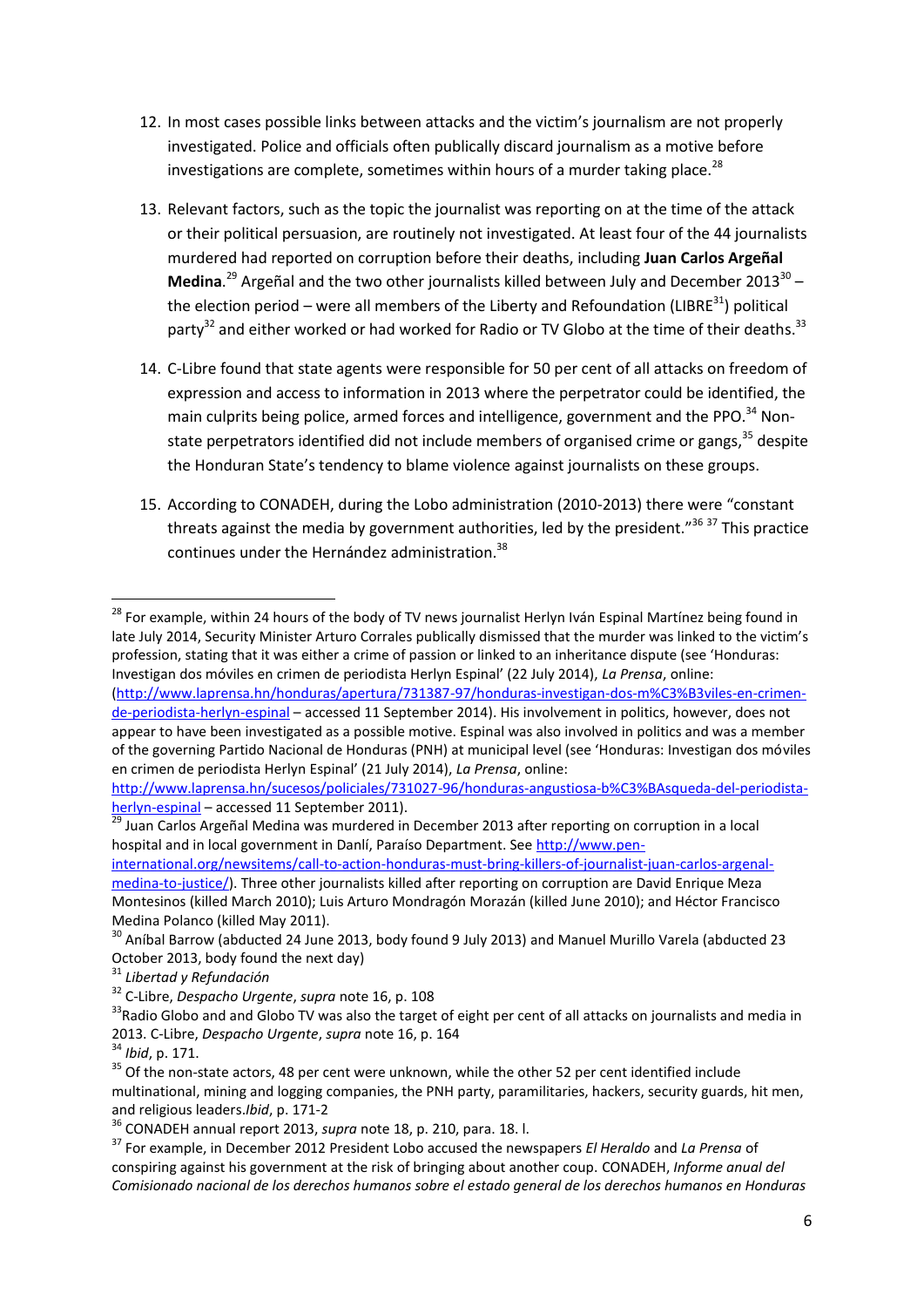#### **Sources of impunity**

#### *Failure to investigate and prosecute*

- 16. Only an estimated 20 per cent of crime is reported in Honduras, and of that less than four per cent gets investigated. Hence less than one per cent of crimes are ever subject to a police investigation,<sup>39</sup> despite the authorities' obligation to do so under national<sup>40</sup> and international law. In April 2013, then Public Prosecutor Luis Alberto Rubí told Congress that 80 per cent of all homicides in Honduras go unpunished because "investigative organs don't have the capacity to respond."<sup>41</sup> Figures for 2008 to 2014 suggest that the actual figure is around 90 per cent. $42$
- 17. The PPO does not have a proper investigative police force and has to rely on the national police.<sup>43</sup> The office also lacks specialised protocols for the investigation and prosecution of journalist murders, despite promises to create them.
- 18. There are also structural constraints. Although there is a Special Prosecutor for HRDs responsible for investigating human rights violations involving journalists, she can only do so where there is clear evidence that the perpetrator is a state agent or a civilian colluding with a state official, and lacks jurisdiction to investigate murders. Murders of journalists and HRDs, like all homicides, are investigated by the Special Prosecutor for Crimes against Life (FEDCV), which lacks a human rights focus.
- 19. Violence against lawyers, including murders, also renders the state less willing and able to prosecute perpetrators of violence against journalists.

<sup>39</sup> PEN-IHRP report, *supra* note 1, p. 28

**.** 

<sup>41</sup> 'Fiscal general: 80% de los homicidios quedan impunes' (11 April 2013), *El Heraldo*, online: <http://www.elheraldo.hn/csp/mediapool/sites/ElHeraldo/Pais/story.csp?cid=575663&sid=299&fid=214> (accessed 11 September 2014)

*y el desempeño de sus funciones* (Tegulcigalpa: CONADEH, 2012), online:

[http://app.conadeh.hn/Anual2012/informes/conadeh\\_2012.pdf](http://app.conadeh.hn/Anual2012/informes/conadeh_2012.pdf) (accessed 11 September 2014), p. 96. <sup>38</sup>When journalist José Ramón Maldonado asked President Hernández if he intended to grant a marble mine and quarries concession in a national park at a public event on 10 July 2014, the president intimidated him by repeatedly demanding that he reveal his sources and ordering his bodyguards and cameraman to record his name and ID number. 'Presidente hondureño intimida a periodista y lo obliga a revelar su fuente informativa' (15 July 2014), online: [http://conexihon.info/site/noticia/libertad-de-expresi%C3%B3n/presidente](http://conexihon.info/site/noticia/libertad-de-expresi%C3%B3n/presidente-hondure%C3%B1o-intimida-periodista-y-lo-obliga-revelar-su-fuente)[hondure%C3%B1o-intimida-periodista-y-lo-obliga-revelar-su-fuente](http://conexihon.info/site/noticia/libertad-de-expresi%C3%B3n/presidente-hondure%C3%B1o-intimida-periodista-y-lo-obliga-revelar-su-fuente) (accessed 11 September 2014)

<sup>40</sup> Constitution of the Republic of Honduras, Art. 326; Criminal Procedure Code (*Código Procesal Penal*), Arts. 8, 272, 273; Law of the Public Prosecutor's Office (*Ley del Ministerio Público*), Art. 1.

<sup>42</sup> Tábora, 'Seguridad Pública en Honduras', *supra* note 4, p. 8

<sup>&</sup>lt;sup>43</sup> Although it appears this will change with the creation of the Technical Agency for Criminal Investigation (*Agencia Técnica de Investigación Criminal –* ATIC), approved by Congress in January 2014 to investigate "serious and high social impact crimes" including the murder of journalists. ATIC will be an investigative body separate from the National Police or the Dirección Nacional de Investigación Criminal (DNIC) and will be part of the Public Prosecutor's Office (*Ministerio Público*) rather than the Ministry of Security. The agency's regulatory law was passed in May 2014 and it will be operational from end of 2014. See: 'Agencia técnica del Ministerio Público ya tiene su reglamento' (26 May 2014), *La* Prensa, online: [http://www.laprensa.hn/honduras/713195-](http://www.laprensa.hn/honduras/713195-97/agencia-t%C3%A9cnica-del-ministerio-p%C3%BAblico-ya-tiene-su-reglamento) [97/agencia-t%C3%A9cnica-del-ministerio-p%C3%BAblico-ya-tiene-su-reglamento](http://www.laprensa.hn/honduras/713195-97/agencia-t%C3%A9cnica-del-ministerio-p%C3%BAblico-ya-tiene-su-reglamento) (accessed 11 September 2014); 'A finales del año empezará a funcionar nueva Agencia Técnica de Investigación Criminal' (25 May 2014), *ProcesoI,* online:<http://www.proceso.hn/2014/05/25/Nacionales/A.finales.del/86942.html> (accessed 11 September 2014)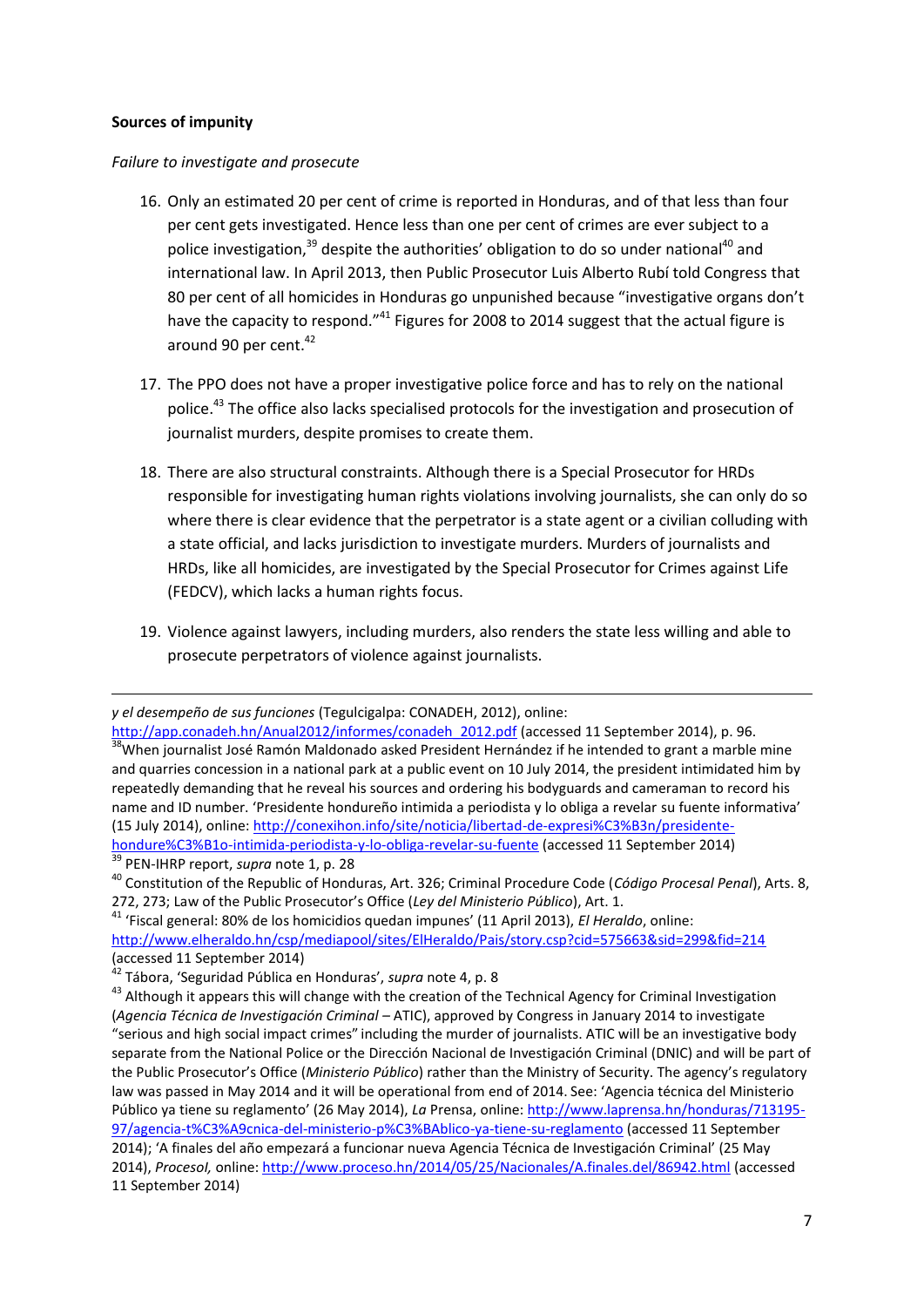20. The situation is exacerbated by a lack of publically available information about ongoing investigations, due to a narrow interpretation of domestic law.<sup>44</sup> This violates victims' right to be informed of the results of ongoing investigations under national law<sup>45</sup> as well as the government's international obligation to provide effective remedy for victims, which includes the right of relatives to know the fate of loved ones.<sup>46</sup>

### *Corruption within the security forces*

- 21. Corruption is a serious problem within the Honduran police and armed forces, which have been infiltrated by organised crime.<sup>47</sup> Such corruption and collusion increase the likelihood of state involvement in violence against journalists and compromises the police's willingness or ability to investigate these crimes.
- 22. The "police purge" begun in early 2012<sup>48</sup> has been deemed a failure, including by the body responsible for overseeing it,<sup>49</sup> severely criticised for its slowness, bottom-up application and lack of serious penalties. As of December 2013, the Inter-American Commission on Human Rights (IACHR) had received "no information on concrete results of implementing [the police purgel".<sup>50</sup>

## *Weak and corrupt judiciary and PPO*

23. Despite the state's pledges to safeguard the independence of the judiciary in 2010, $51$  the Honduran judiciary continues to lack autonomy and be subject to outside influence,

**<sup>.</sup>** <sup>44</sup> Criminal Procedure Code (*Código Procesal Penal*), Arts. 275 and 278; Law of the National Police of Honduras (*Ley Orgánica de la Policia Nacional de Honduras*), Arts. 24 (12) and 30

<sup>45</sup> Criminal Procedure Code (*Código Procesal Penal*), Art. 16

<sup>46</sup>UN Commission on Human Rights, Updated Set of principles for the protection and promotion of human rights through action to combat impunity (8 February 2005), E/CN.4/2005/102/Add.1, online: [http://daccess](http://daccess-dds-ny.un.org/doc/UNDOC/GEN/G05/109/00/PDF/G0510900.pdf?OpenElement)[dds-ny.un.org/doc/UNDOC/GEN/G05/109/00/PDF/G0510900.pdf?OpenElement](http://daccess-dds-ny.un.org/doc/UNDOC/GEN/G05/109/00/PDF/G0510900.pdf?OpenElement) (accessed 11 September 2014)

<sup>&</sup>lt;sup>47</sup> For example, anti-corruption campaigner Alfredo Landaverde, who exposed links between drug traffickers and state actors, was killed in 2011 after reporting alleged police involvement in the 2009 murder of anti-drugs chief Julián Arístedes Gonzales (PEN-IHRP report, *supra* note 1, p. 22). Similarly, the investigation into the October 2011 murder of two university students, one of whom was the son of the chancellor of the National Autonomous University of Honduras (*Universidad Nacional Autónoma de Honduras* - UNAH), not only led to the conviction of four police officers for the killings but also "revealed the level of deep-seated corruption in the police" including police involvement in "murders, extortion, kidnapping, car theft and drug trafficking." (*Ibid*, p. 29).

<sup>48</sup> 'Congreso aprueba ley para la depuración de la Policía de Honduras' (31 January 2012), *La Prensa*, online: [http://www.laprensa.hn/honduras/tegucigalpa/328971-98/congreso-aprueba-ley-para-la-depuraci%C3%B3n](http://www.laprensa.hn/honduras/tegucigalpa/328971-98/congreso-aprueba-ley-para-la-depuraci%C3%B3n-de-la-polic%C3%ADa-de-honduras)[de-la-polic%C3%ADa-de-honduras](http://www.laprensa.hn/honduras/tegucigalpa/328971-98/congreso-aprueba-ley-para-la-depuraci%C3%B3n-de-la-polic%C3%ADa-de-honduras) (accessed 11 September 2014)

<sup>&</sup>lt;sup>49</sup> Public Security Reform Commission (Comisión de Reforma a la Seguridad Pública - CRSP). 'Depuración de la Policía de Honduras es un fracaso, admite CRSP' (3 December 2013), *La Prensa*, online:

[http://www.laprensa.hn/honduras/apertura/429437-98/depuracion-de-la-policia-de-honduras-es-un-fracaso](http://www.laprensa.hn/honduras/apertura/429437-98/depuracion-de-la-policia-de-honduras-es-un-fracaso-admite-crsp)[admite-crsp](http://www.laprensa.hn/honduras/apertura/429437-98/depuracion-de-la-policia-de-honduras-es-un-fracaso-admite-crsp) (accessed 11 September 2014)

<sup>50</sup> IACHR report 2013, *supra* note 5, p. 437 at para. 255

<sup>&</sup>lt;sup>51</sup> In 2010, Honduras accepted recommendations to safeguard the independence of the judiciary (Poland, Slovakia); to investigate, prosecute and punish those responsible for the harassment of members of the judiciary and to provide redress (Argentina).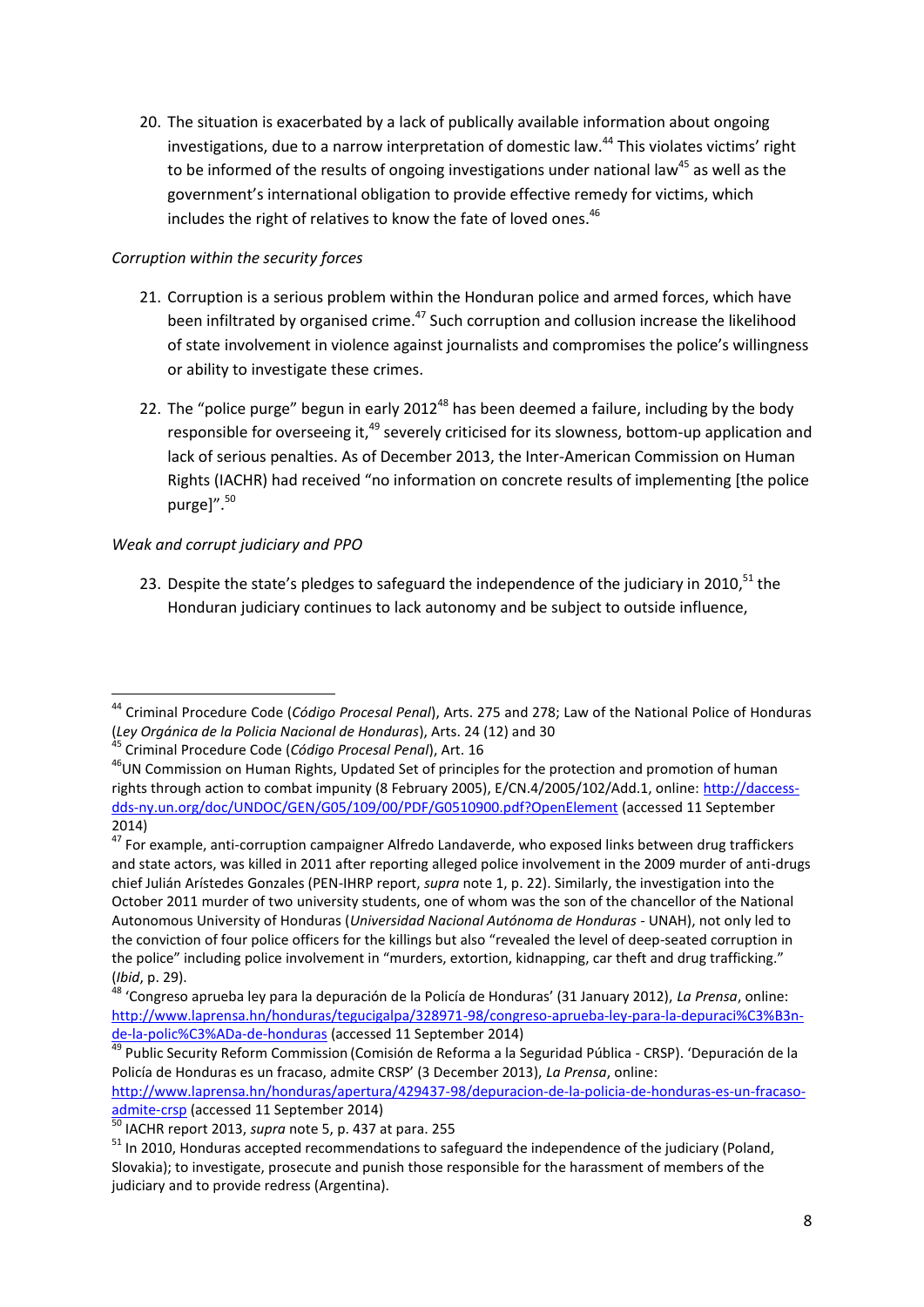rendering it an ineffective mechanism for ensuring accountability. The appointment of judges is also highly politicised.<sup>52</sup>

- 24. The judiciary's impotence was clearly displayed in December 2012, when Congress voted to remove four of the 15 Supreme Court of Justice (CSJ) judges after the court ruled that a police reform bill was unconstitutional. The UN Special Rapporteur on the independence of judges and lawyers said the dismissal was a violation of international norms and "a grave attack against Honduras' democracy".<sup>53</sup>
- 25. The case cited at the last UPR of the removal of three judges and one magistrate following the coup, which Honduras pledged to investigate,<sup>54</sup> was submitted by the IACHR to the Inter-American Court of Human Rights on 17 March 2014 due to a lack of response on the part of the Honduran state.<sup>55</sup>
- 26. Corruption also hampers the institutional capacity of the judiciary and the PPO.<sup>56</sup>

## **Continuing lack of protection for journalists**

27. Honduras is singularly failing to protect its journalists, despite multiple pledges made in  $2010.<sup>57</sup>$ 

### *Failure to implement IACHR precautionary measures*

28. Many journalists and HRDs at risk in Honduras have been awarded precautionary measures by the IACHR due to the failure of national protection mechanisms. However, most are not implemented, despite Honduras' commitment in 2010 to do so. $58$  An August 2013 report by

<sup>55</sup> 'Corte IDH conoce caso de jueces despedidos en Honduras' (4 March 2014), online: http://conexihon.info/site/noticia/derechos-humanos/derechos-humanos/corte-idh-conoce-caso-de-juecesdespedidos-en-honduras (accessed 11 September 2014)

<sup>52</sup> The Supreme Court of Justice (*Corte Supreme de la Justicia* - CSJ) appoints judges, but the CSJ itself is chosen by the National Congress based on political affiliation. Similarly politicised is the Council of the Judiciary (*Consejo de la Judicatura*), created in 2011 to govern the CSJ, including appointing and removing judges, and operational since 2013 ('Se instala Consejo de la Judicatura' (12 October 2013), *El Heraldo*, online: <http://www.elheraldo.hn/csp/mediapool/sites/ElHeraldo/Pais/story.csp?cid=583582&sid=299&fid=214> – accessed 11 September 2014). The Chair of the Council is the Supreme Justice of the CSJ, who is appointed by the President, an arrangement that has been criticised by experts at both national and international level ('Presentan proyectos de ley para reformas al sistema de justicia' (26 October 2012), *La Prensa*, online: [http://www.laprensa.hn/csp/mediapool/sites/LaPrensa/Honduras/Tegucigalpa/story.csp?cid=330373&sid=27](http://www.laprensa.hn/csp/mediapool/sites/LaPrensa/Honduras/Tegucigalpa/story.csp?cid=330373&sid=275&fid=98)

[<sup>5&</sup>amp;fid=98](http://www.laprensa.hn/csp/mediapool/sites/LaPrensa/Honduras/Tegucigalpa/story.csp?cid=330373&sid=275&fid=98) – accessed 11 September 2014; UN Special Rapporteur on the independence of judges and lawyers, cited in IACHR report 2013, *supra* note 5, p. 446 at para. 284).

<sup>&</sup>lt;sup>53</sup> 'Dismissal of Honduran Supreme Court judges an attack on democracy – UN expert' (29 January 2013), online[: http://www.un.org/apps/news/story.asp?NewsID=44024#.VBFUmvmwJg8](http://www.un.org/apps/news/story.asp?NewsID=44024#.VBFUmvmwJg8) (accessed 11 September 2014)

 $54$  In 2010. Honduras accepted a recommendation to investigate the recent dismissal of three judges and one magistrate so that, if appropriate, they are reinstated, and adopt measures for the immovability of members of the judiciary (Mexico)

<sup>56</sup> In June 2013, three months after the Public Prosecutor was suspended and replaced by a temporary commission, he and his deputy resigned after Congress' recommended their impeachment for alleged financial misconduct. This alleged malfeasance has yet to be investigated and prosecuted.

<sup>57</sup> *Supra* note 20.

<sup>&</sup>lt;sup>58</sup> In 2010, Honduras accepted recommendations to effectively implement precautionary measures requested by the IACHR and other international human rights bodies from Brazil, Canada and Ireland.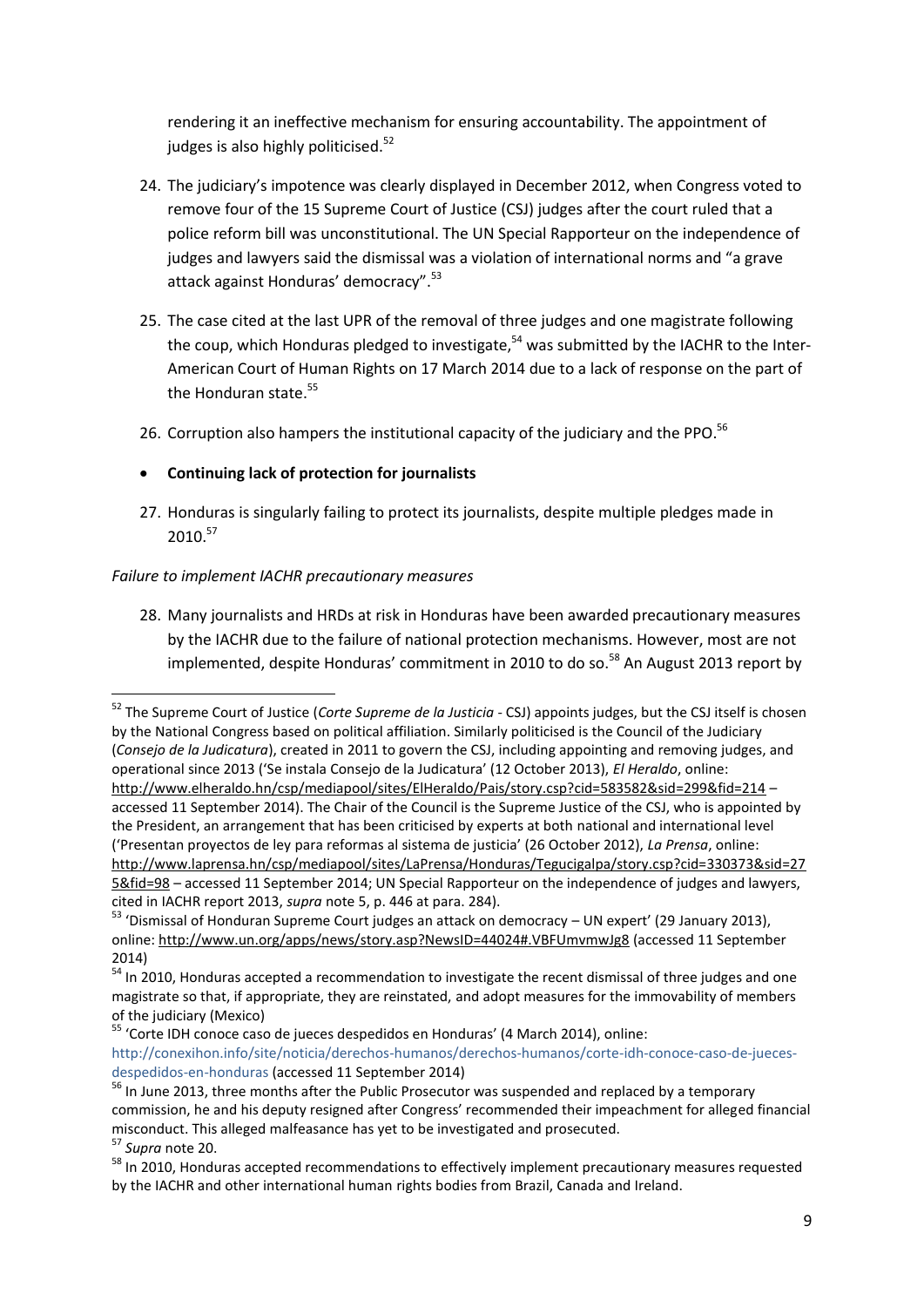Centre for the Investigation and Promotion of Human Rights (CIPRODEH<sup>59</sup>) found that the state consistently failed to implement IACHR precautionary measures, mainly due to lack of political will. Other factors include weakness and lack of coordination by the various implementing institutions, and lack of legislation defining implementation.<sup>60</sup>

29. This state of affairs is unsurprising given that the Honduran state lacks even a central register of beneficiaries of IACHR precautionary measures. According to the SP for HR, its office began creating such a database in April 2014 to keep track of these measures and cross-reference them with the PPO and the Ministry of Security.<sup>61</sup>

#### *New law to protect journalists*

- 30. A draft Law to protect Human Rights Defenders, Journalists, Social Communicators and Legal Practitioners<sup>62</sup>, proposed by the SS for HR, is currently before Congress. It is hoped that it will be operational by the end of 2014. $^{63}$
- 31. The bill allows for the creation of a protection mechanism and a National Protection Council made up of government and civil society representatives<sup> $64$ </sup> that will implement various protection measures tailored to the needs of the beneficiaries. The SS for HR will be responsible for receiving requests and conducting risk assessments<sup>65</sup> in coordination with other human rights bodies. The Ministry of Security will be responsible for implementing the protection measures.<sup>66</sup>
- 32. The proposed mechanism recommended at the last UPR has been praised for its inclusiveness of different categories of HRDs and its involvement of civil society as well as state bodies in its Council.
- 33. However, the law has been criticised for dividing responsibility for implementation between two ministries, which have a poor record of working together. Both CONADEH and international observers have said that the law would be improved if the SS for HR had responsibility for all aspects of implementation.
- 34. The exact budget required by both Ministries for implementation remains uncertain, and it is unclear whether these funds will be made available immediately or progressively.<sup>67</sup> The

<sup>59</sup> *Centro de Investigación y Promoción de los Derechos Humanos*

<sup>60</sup> CIPRODEH, *Informe de cumplimiento de las medidas cautelares y provisionales otorgadas por la Comisión y La Corte Interamericana de Derechos Humanos, a raíz del deterioro de la situación de los derechos humanos como efecto del golpe de estado de 2009 en Honduras* (Tegucigalpa: CIPRODEH, 2013) [CIPRODEH report], p. 40

<sup>61</sup> Morales interview, *supra* note 23

<sup>62</sup> *Ley de Protección para los Defensores de Derechos Humanos, Periodistas, Comunicadores Sociales y Operadores de Justicia*

<sup>&</sup>lt;sup>63</sup> Interview with Karla Cueva, Undersecretary for Human Rights and Justice (28 July 2014) [Cueva interview] <sup>64</sup> Articles 16-17

<sup>65</sup> Articles 31-35

<sup>&</sup>lt;sup>66</sup> Articles 36-39

 $67$  According to the Undersecretary for Human Rights and Justice, President Hernández has said that the budget for implementation of the law must be made available immediately (Cueva interview, *supra* note 63). However, CONADEH said that the government has only committed to allocating "progressively" and "within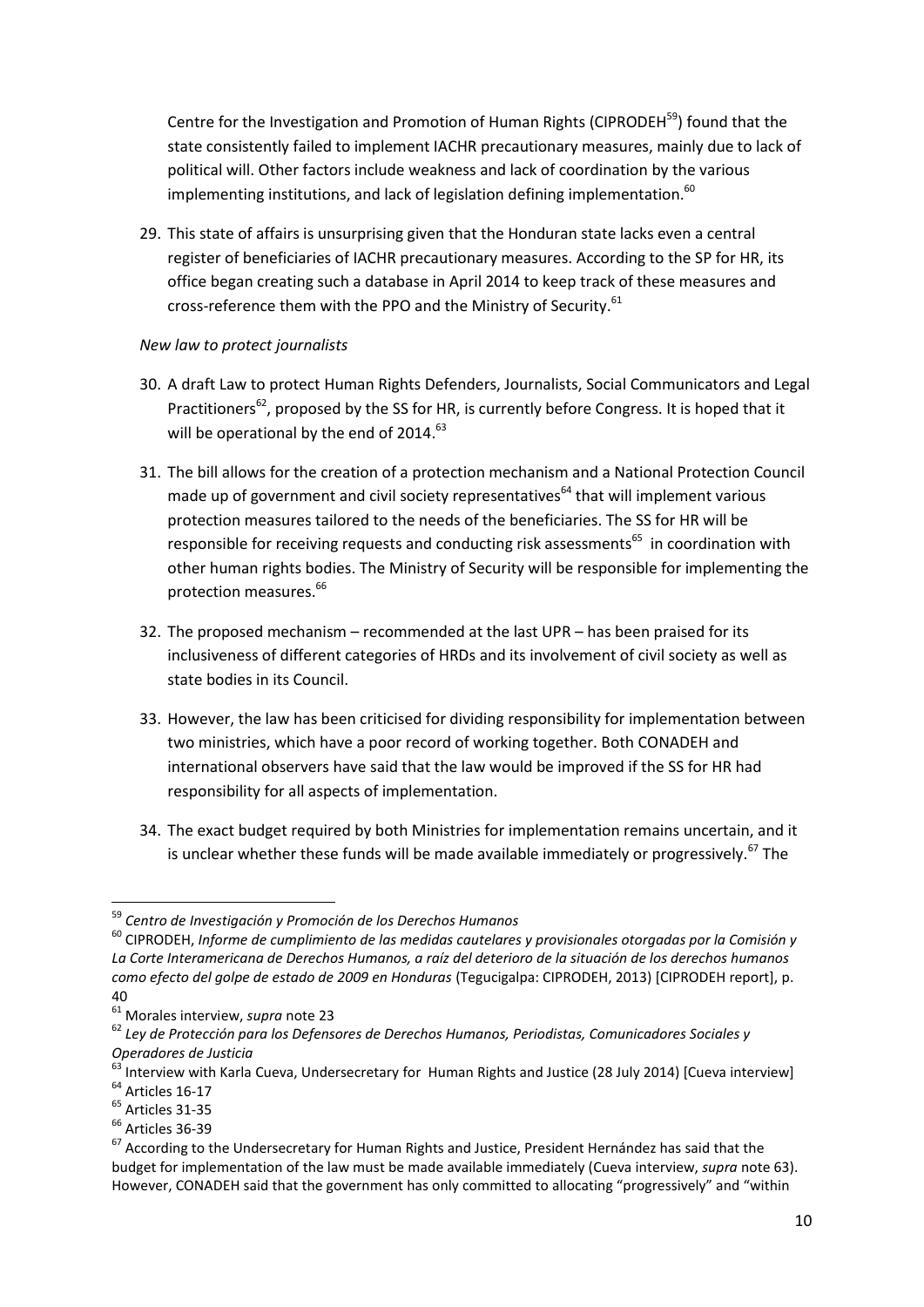estimates provided by the SS for HR cover only implementation within the SS and appear low.<sup>68</sup> By July 2014, the SS for HR had not held any discussions with the Ministry of Security as to the budget the latter would require to implement the protective measures dictated by the former.<sup>69</sup>

- 35. It is also unclear whether the protection measures will be implemented by standard police or a specialised force with training in human rights and the protection of journalists.
- 36. Many commentators feel that the protection law and mechanism will do little to improve journalist security without reforming the police and judiciary and purging them of corruption.

*Ineffective institutional responses to violence against journalists and impunity*

37. In 2010, Honduras accepted numerous recommendations on strengthening and building the capacity of its human rights institutions, but these have been insufficiently implemented.

### **•** Special Prosecutor for Crimes Against Life (FEDCV)<sup>70</sup>

- 38. FEDCV was created in August 2013 to deal with all murders previously assigned to other prosecutors. Murders of journalists fall under the High Social Impact Murder Unit,<sup>71</sup> unless there is any indication of state involvement in their deaths, when it is handled by the Unit for Murders Committed by State Actors (UMCSA<sup>72</sup>).<sup>73</sup>
- 39. Little is known about the work of FEDCV. The current SP for HR, who says her office works with FEDCV and monitors its work, seemed unaware of the existence of the two FEDCV units assigned to work on journalist murders.<sup>74</sup> It is also unclear whether or not the FEDCV staff working for UMCSA are trained in human rights.<sup>75</sup>
- **Office of the Special Prosecutor for Human Rights (SP for HR)**

 $\overline{\phantom{a}}$ 

<sup>74</sup> Morales interview, *supra* note 23

the possibilities of the state" (Interview with H. Roberto Herrera Cáceres, National Commissioner for Human Rights (30 July 2014) [Herrera Cáceres interview]).

<sup>&</sup>lt;sup>68</sup> The Undersecretary for Human Rights and Justice estimated that around US\$500,000 will be needed in order to implement the law within the Sub-Secretariat of Human Rights, Justice, Governance and Decentralisation (i.e. creation of assessment unit, technical assistance, coordination with other bodies, socialisation, etc.). This is far lower than the amount estimated by her predecessor, who in July 2013 estimated a budget of 80m lempiras (US\$3.8m) for the first year. This latter figure was said to be based on discussions with experts with experience of similar protection mechanisms in other countries, including Colombia.

<sup>69</sup> Cueva interview, *supra* note 63

<sup>70</sup> *Fiscalía de Delitos Contra la Vida*

<sup>71</sup> *Unidad de muertes de alto impacto social*

<sup>72</sup> *Unidad de muertes cometidas por el orden público y funcionarios del Estado*

<sup>73</sup> IACHR hearing, *supra* note 21

<sup>&</sup>lt;sup>75</sup> According to information provided by the state of Honduras in March 2014, FEDCV's Unit for Murders Committed by State Actors is staffed by a prosecutor, investigators and administrative staff who used to work on homicides at the Office of the Special Prosecutor for Human Rights (IACHR hearing, *supra* note 21). However, the current Special Prosecutor for Human Rights said that to her knowledge only one member of staff had been transferred to FEDCV (Morales interview, *supra* note 23).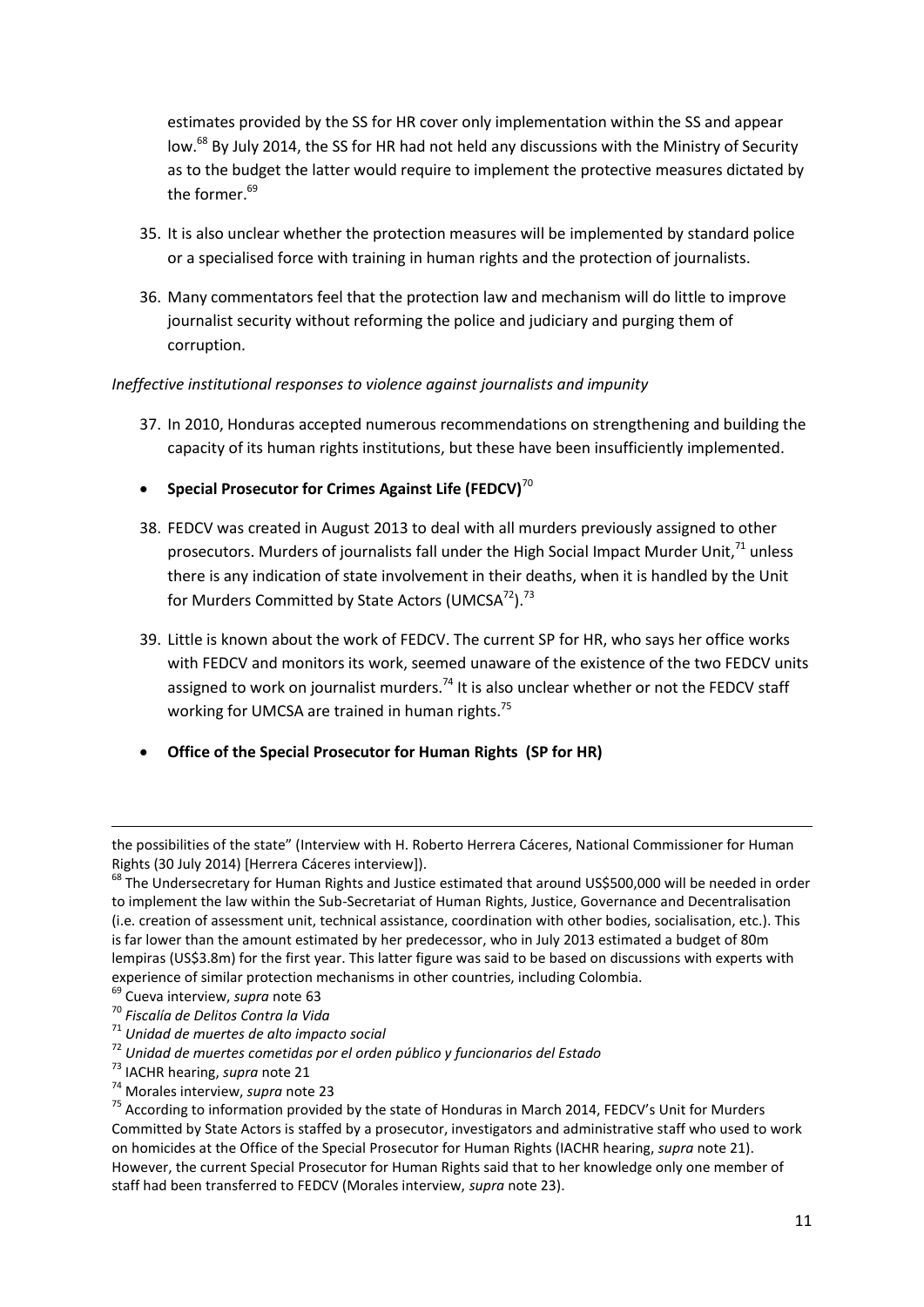- 40. The SP for HR successfully brought about the conviction and sentencing on 12 August 2014 of army colonel José Arnulfo Jiménez and his soldiers to five years in prison for closing Canal 36 TV station during the coup.<sup>76</sup> However, out of eight cases of non lethal attacks on journalists and social communicators by state agents handled by the SP for HR between January 2013 and July 2014, this is the only one to have been solved<sup>77</sup> – despite the ongoing threats facing this group.
- 41. Honduras is failing to provide sufficient financial and human resources to the SP for HR as agreed in 2010.<sup>78</sup> The office suffers from a chronic and worsening lack of resources, with the last year seeing a net reduction in prosecutors along with a large increase in case load.<sup>79</sup> This has particularly affected the special prosecutor responsible for cases involving HRDs, including journalists, who has apparently seen her capacity halved and her workload tripled.<sup>80</sup> Worryingly, the post holder is new to the office and has no previous experience in human rights, as indeed is the case for the current SP for HR and the majority of other staff. The SP for HR estimates that her office needs at least 10 more prosecutors, with human rights training, but has been told that there is no budget to hire them. $81$
- 42. Despite this situation, the current SP for HR blames lack of progress since 2013 on negligence by former staff. In October 2013, three highly qualified human rights prosecutors – including the two SPs for HRDs – were transferred to other postings and do not appear to have been replaced. Officially this was due to "restructuring" but there is concern that the move may have been political.<sup>82</sup>

### **Sub Secretariat of Human Rights and Justice (SS for HR)**

43. Honduras created a Ministry for Justice and Human Rights<sup>83</sup> in September 2010 and at the UPR pledged to provide it with sufficient financial and human resources.<sup>84</sup> However, in early

<sup>76</sup> Morales interview, *supra* note 23; 'Prisión para coronel que cerró Canal 36' (12 August 2014), *La Tribuna*, online[: http://www.latribuna.hn/2014/08/12/prision-para-coronel-que-cerro-canal-36/](http://www.latribuna.hn/2014/08/12/prision-para-coronel-que-cerro-canal-36/) (accessed 11 September 2014)

<sup>77</sup> Morales interview, *supra* note 23

<sup>78</sup> Recommendation by Mexico

<sup>&</sup>lt;sup>79</sup> Nominally responsible for 20,000 open cases as of 1 August 2014, the Office of the Special Prosecutor for Human Rights currently has just 13 prosecutors, 11 of whom carry out investigations, and two policemen at its disposal (Morales interview, *supra* note 23). In contrast, in July 2013 the office was responsible for 7,000 cases and with 16 prosecutors was already overstretched (PEN-IHRP report, *supra* note 1, p. 37).

 $^{80}$  A year ago there were two prosecutors for human rights defenders with a workload of approximately 200 cases each (PEN-IHRP report, *supra* note 1, p. 37), whereas now there is only one, who also has to deal with other cases – some 600-700 in all (Morales interview, *supra* note 23).

<sup>81</sup> Morales interview, *supra* note 23

 $82$  The prosecutors in question had reportedly begun to present significant cases against the state which were potentially embarrassing, particularly a month before the presidential elections. At the time of their transfer they were undertaking a week-long strike demanding prosecution and accountability for corruption by the former Public Prosecutor as well as a salary rise. Their appeal against the transfer was rejected.

<sup>83</sup> *Secretaría de Justicia y Derechos Humanos*

<sup>84</sup> Recommendation by Mexico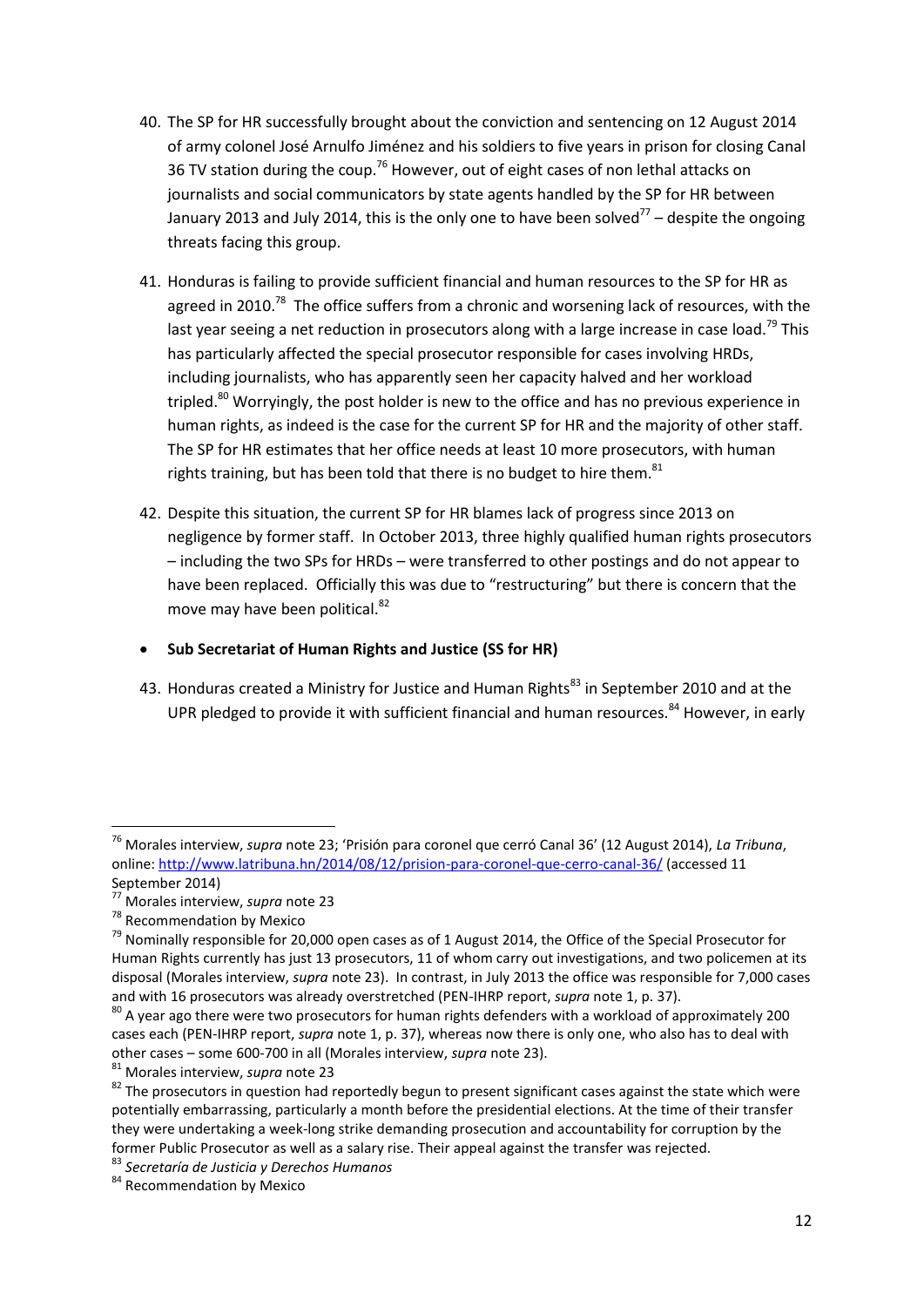2014 the Ministry was downgraded to a sub-Secretariat of the Ministry of the Interior,<sup>85</sup> as part of a financial efficiency restructuring.

- 44. The SS for HR says that it has retained its focus on human rights, structure, trained staff and its budget $^{86}$  and argues that it is having a greater impact. However, some staff are now assigned to Governance and Decentralisation matters,<sup>87</sup> and given that there is now no Minister for Human Rights sitting in Cabinet with the President, it is likely that the SS for HR has less autonomy and influence.
- 45. The SS for HR is responsible for implementing the Human Rights Public Policy and National Action Plan and the passing of the protection law for journalists. It claims to have improved communications, division of labour and coordination with CONADEH, which were previously extremely problematic and an impediment to protecting journalists, and has also established coordination with the Special Prosecutor for Human Rights and the PPO.<sup>88</sup>

### **CONADEH**

- 46. In 2010 Honduras committed to strengthening CONADEH,<sup>89</sup> ensuring its independence<sup>90</sup> and adequate funding.<sup>91</sup> The election of a new Commissioner in March 2014 has apparently restored some of the credibility CONADEH lost after the previous Commissioner publically stated his support for the coup, at least at international level – the UN and EU have declared their support.
- 47. However, CONADEH is still seen as politicised by many journalists and sections of civil society. There are concerns that the existing selection process is excessively political, as Congress makes the final decision via a majority vote. The new Commissioner was reportedly only the fifth highest-scoring among the seven candidates short-listed by Congress' crossparty committee.<sup>92</sup>
- 48. There are also concerns about CONADEH's budget, which is allocated by Congress and has not increased since 2009.<sup>93</sup> According to the new Commissioner, the current budget is insufficient for planned activities or sometimes even essential items such as fuel for vehicles.<sup>94 95</sup>

<sup>85</sup> Sub-Secretariat of Human Rights, Justice, Governance and Decentralisation (*Sub-Secretaría de Estado en los Despachos de Derechos Humanos, Justicia, Gobernación y Descentralización*)

<sup>&</sup>lt;sup>86</sup> The budget for the Ministry of Human Rights and Justice in 2013 was 40.7m lempiras (US\$1.94m) which in 2014 has increased slightly to 41m lempiras (US\$1.94m). Cueva interview, *supra* note 63

<sup>87</sup> Cueva interview, *ibid.*

<sup>88</sup> *Ibid.*

<sup>89</sup> Recommendation by Peru

<sup>&</sup>lt;sup>90</sup> Recommendations by Hungary and Indonesia

<sup>&</sup>lt;sup>91</sup> Recommendation by Hungary

<sup>92 &#</sup>x27;Entre protestas juramentan a Herrera Cáceres, nuevo Comisionado de Derechos Humanos' (25 March 2014), *La Tribuna*, online: [http://www.latribuna.hn/2014/03/25/entre-protestas-juramentan-a-herrera](http://www.latribuna.hn/2014/03/25/entre-protestas-juramentan-a-herrera-caceres-nuevo-comisionado-de-derechos-humanos/)[caceres-nuevo-comisionado-de-derechos-humanos/](http://www.latribuna.hn/2014/03/25/entre-protestas-juramentan-a-herrera-caceres-nuevo-comisionado-de-derechos-humanos/) (accessed 11 September 2011)

<sup>&</sup>lt;sup>3</sup> Herrera Cáceres interview, *supra* note 67

<sup>94</sup> 65m lempiras per year or 0.03 per cent of national budget (Herrera Cáceres interview, *ibid*)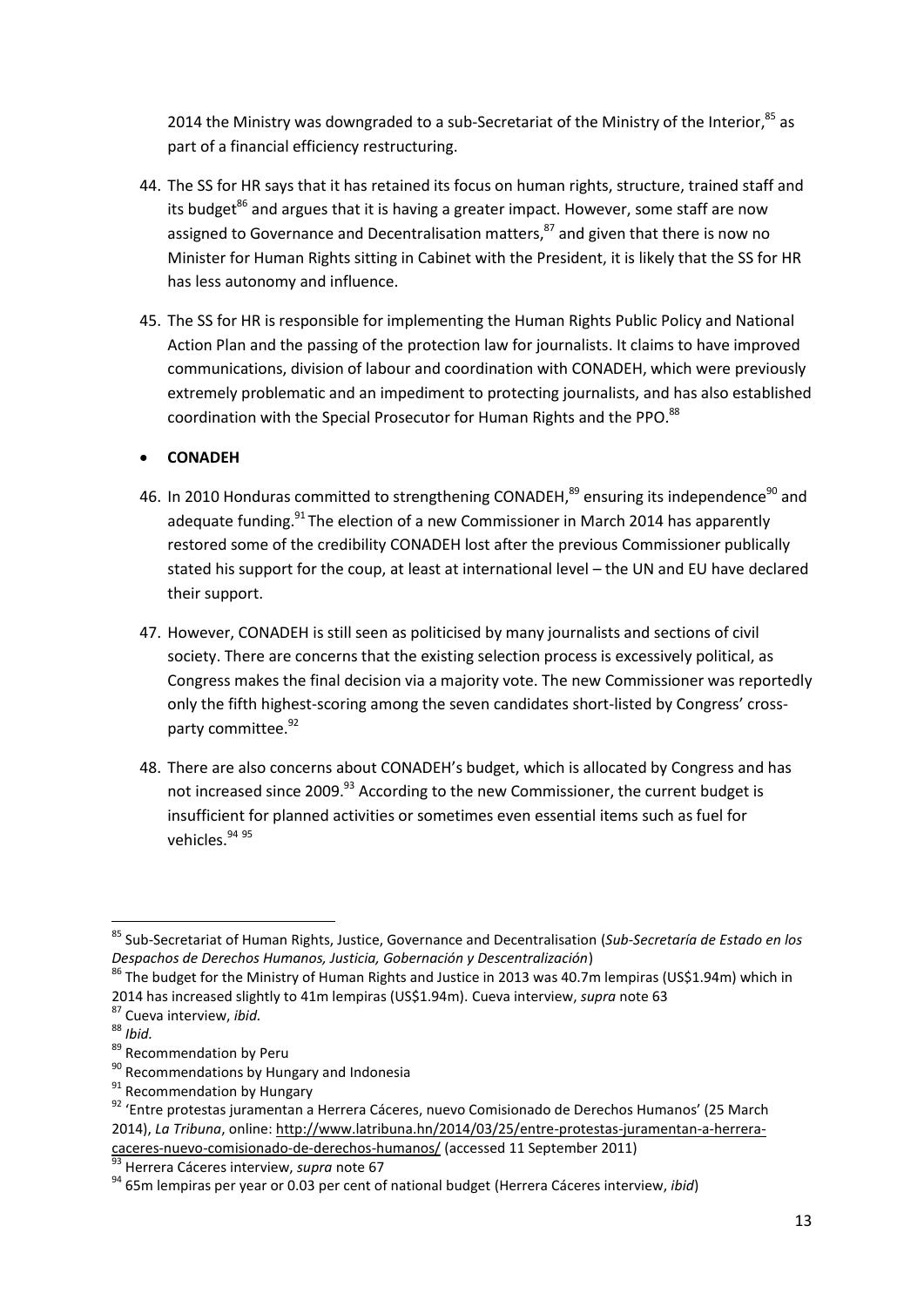#### **Truth and Reconciliation Commission**

- 49. The Truth and Reconciliation Commission (CVR)<sup>96</sup> was established in April 2010 to examine the coup including human rights violations. At the UPR, Honduras agreed to ensure independence and support for the CVR. $^{97}$  Yet, as of October 2013, just 32 out of 82 recommendations of the CVR had reportedly been implemented, 14 in the area of human rights, while another 37 were in the process of being implemented.<sup>98 99</sup>
- 50. The current position on implementation of the CVR's recommendations is unclear. According to the SS for HR, the unit created to monitor implementation<sup>100</sup> has been disbanded. While the recommendations have reportedly been incorporated into National Human Rights Policy and Action Plan, there is now no specific oversight mechanism.<sup>101</sup>
- 51. One of few concrete results of the CVR aside from approving a controversial amnesty law for political crimes around the coup – was the creation in February 2012 of the Public Security Reform Commission<sup>102</sup> (CRSP). A body of national and international experts, the CRSP was charged with weeding out corruption in the security forces and justice system,<sup>103</sup> including overseeing the body responsible for administering the "police purge."
- 52. In October 2013 the CRSP submitted a raft of proposals to reform the police, PPO and judiciary to President Lobo; however, these reforms are yet to be implemented. The CRSP was disbanded in March 2014, one year short of its minimum three-year mandate, <sup>104</sup> and it is thought unlikely that any of its proposed reforms will be undertaken by the current administration.

**.** 

<sup>97</sup> Recommendation by Argentina and Indonesia

<sup>98</sup> 'Solo 32 recomendaciones de la CVR se han cumplido' (21 October 2013), *El Heraldpp*, online:

<sup>101</sup> Cueva interview, *supra* note 63

<sup>102</sup> *Comisión de Reforma a la Seguridad Publica*

 $95$  According to the new Commissioner, CONADEH should have an independent budget, according to its own law (*Ley Orgánica del Comisionado Nacional de los Derechos Humanos*, Art. 51) and the Paris Principles (Art. 2). (Herrera Cáceres interview, *ibid)*

<sup>96</sup> *Comisión de Verdad y Reconciliación* 

<http://www.elheraldo.hn/csp/mediapool/sites/ElHeraldo/AlFrente/story.csp?cid=566515&sid=300&fid=209> (accessed 11 September 2014)

<sup>&</sup>lt;sup>99</sup> Some of the "partially implemented" recommendations relate to social communication and freedom of expression; however these included, for example, considering ongoing investigations into crimes against journalists as partial implementation of the recommendations that such investigations should be completed (PEN-IHRP report, *supra* note 1, p. 46).

<sup>100</sup> *Unidad de Seguimiento a las Recomendaciones del Informe de la Comisión de la Verdad y Reconciliación*

<sup>103</sup> 'Presidente instala Comisión de Reforma de Seguridad Pública' (2 June 2012), *La Tribuna*, online: <http://www.latribuna.hn/2012/06/02/presidente-instala-comision-de-reforma-de-seguridad-publica/> (accessed 11 September 2014)

<sup>104</sup> 'CRSP cierra sus puertas' (21 March 2014), *La Tribuna*, online: [http://www.latribuna.hn/2014/03/21/crsp](http://www.latribuna.hn/2014/03/21/crsp-cierra-sus-puertas/)[cierra-sus-puertas/](http://www.latribuna.hn/2014/03/21/crsp-cierra-sus-puertas/) (accessed 11 September 2014)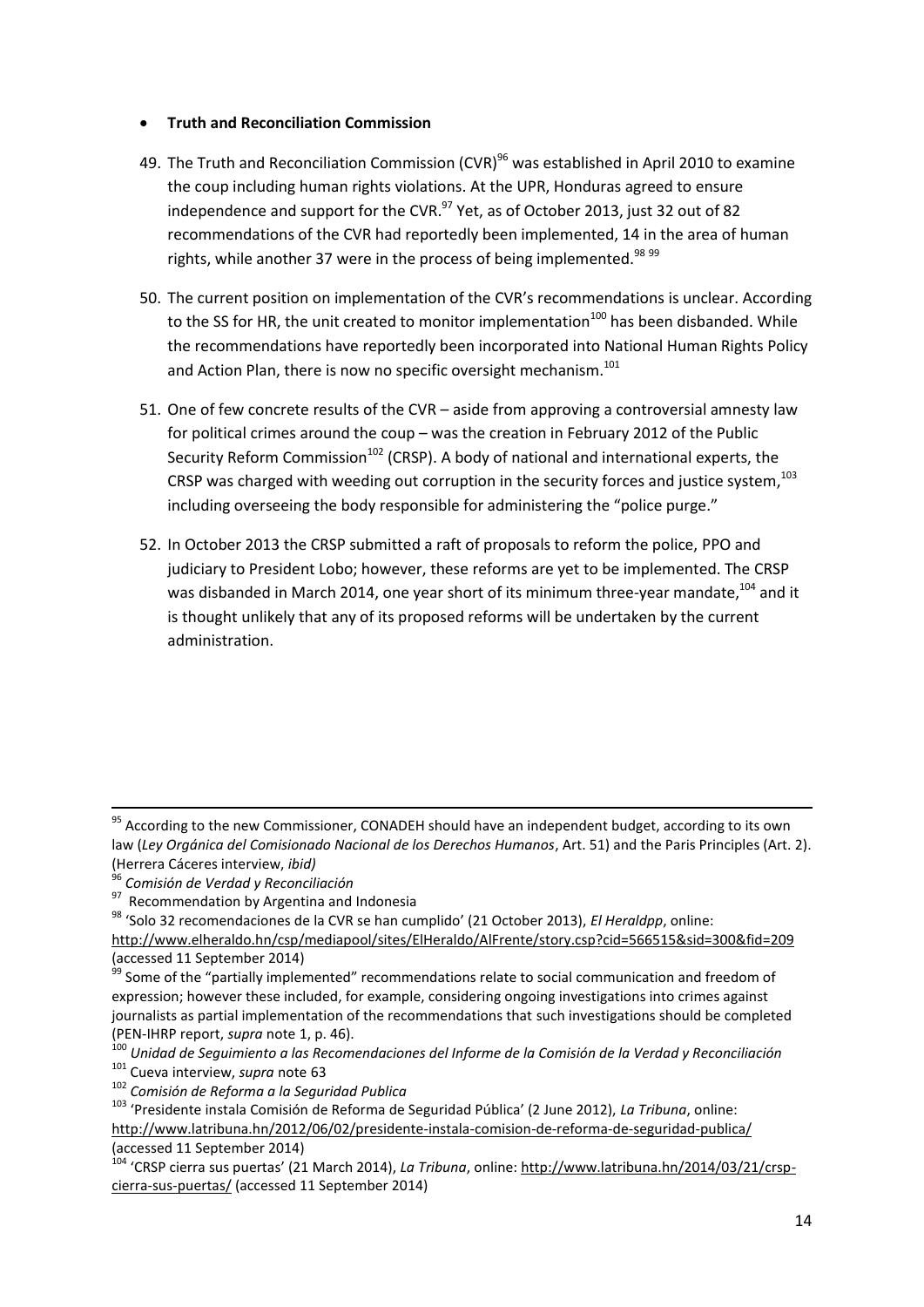#### **Laws and practices affecting the right to freedom of expression**

#### **Access to information/ Secrecy**

- 53. Despite the 2006 Transparency and Access to Public Information law<sup>105</sup> and Honduras' 2010 promises to guarantee access to information,<sup>106</sup> there has been a decrease in public transparency and a regression towards a culture of secrecy. Increasingly, official communiqués have replaced media interviews with government officials and the police, who are now only able to speak with permission from their superiors and in some cases from the President.
- 54. The Violence Observatory<sup>107</sup> at the National Autonomous University of Honduras (UNAH)<sup>108</sup> has been forced to stop producing its monthly analyses of homicide levels because it can no longer confirm its data with the Ministry of Security and police; these bodies have refused to cooperate with the Observatory since late 2013.<sup>109</sup> The loss of these reports constitutes a serious blow to freedom of information and expression in the country, the absence of official statistics making it impossible to verify information about seemingly staggering violence levels.
- 55. This culture of secrecy has intensified since President Hernández came into office. In May 2014, two *La Prensa* journalists used Twitter to highlight the increasing blocking of access to information by the executive power.<sup>110</sup> Journalist **José Ramón Maldonado** suffered reprisals when he tried to ask President Hernández directly for information at a public event.<sup>111</sup>
- 56. In March 2014 the Law on Official Secrets and Classification of Information, came into effect.<sup>112</sup> Critics say that the law effectively abrogates the 2006 access to Information law by stripping the Institute for Public Access to Information (IAIP) of its responsibility for classifying information and reassigning it to individual ministries and state agencies. Access to information is rendered arbitrary and dependent on the whim of individual officials, who can now unilaterally classify information as secret for five years or 10 years in cases where the information is deemed a threat to public security and order. The National Defence and Security Council can classify as secret information that threatens the "constitutional order"

<sup>1</sup> <sup>105</sup> *Ley de Transparencia y Acceso a la Información Pública*

<sup>&</sup>lt;sup>106</sup> In 2010, Honduras accepted recommendations to guarantee access to information (Canada and Chile) and to implement the law on transparency and access to public information (Peru).

<sup>&</sup>lt;sup>7</sup> Observatorio de la Violencia

<sup>108</sup> *Universidad Nacional Autónoma de Honduras*

<sup>&</sup>lt;sup>109</sup> 'Secretaría de Seguridad niega información sobre homicidios al Observatorio de la Violencia' (23 June 2014), online[: http://clibrehonduras.com/main/noticias/secretar%C3%ADa-de-seguridad-niega-informaci%C3%B3n](http://clibrehonduras.com/main/noticias/secretar%C3%ADa-de-seguridad-niega-informaci%C3%B3n-sobre-homicidios-al-observatorio-de-la-violencia)[sobre-homicidios-al-observatorio-de-la-violencia](http://clibrehonduras.com/main/noticias/secretar%C3%ADa-de-seguridad-niega-informaci%C3%B3n-sobre-homicidios-al-observatorio-de-la-violencia) (accessed 11 September 2011)

 $110$  'Periodistas denuncian bloqueo informativo del Poder Ejecutivo' (5 June 2014), online: [http://conexihon.hn/site/noticia/libertad-de-expresi%C3%B3n/periodistas-denuncian-bloqueo-informativo](http://conexihon.hn/site/noticia/libertad-de-expresi%C3%B3n/periodistas-denuncian-bloqueo-informativo-del-poder-ejecutivo)[del-poder-ejecutivo](http://conexihon.hn/site/noticia/libertad-de-expresi%C3%B3n/periodistas-denuncian-bloqueo-informativo-del-poder-ejecutivo) (accessed 11 September 2011)

<sup>111</sup> *Supra* note 38

<sup>112</sup> *Ley de Secretos Oficiales y de Clasificación de la Información*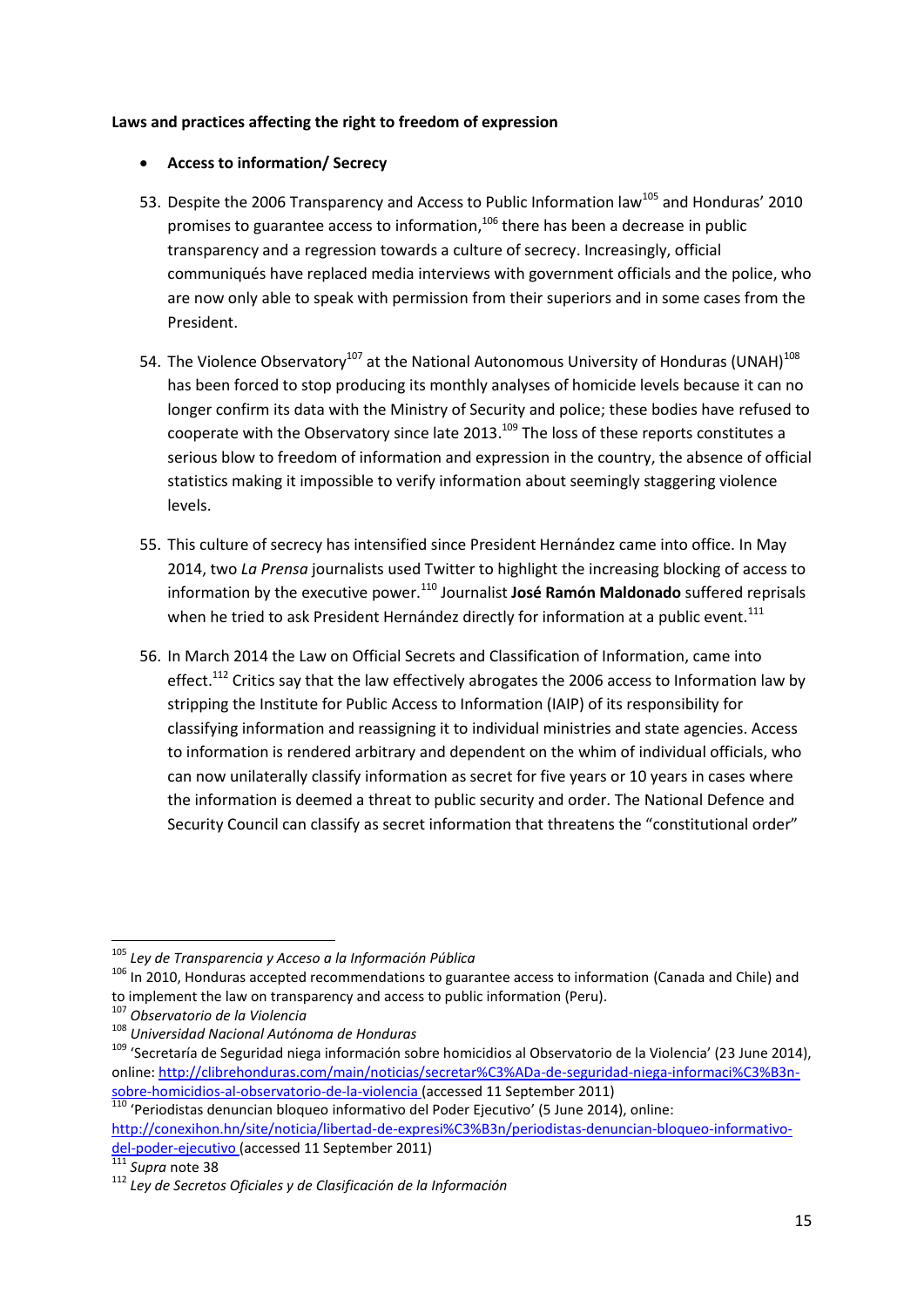for 15 years, while the President can classify information as "ultra secret" for 25 years in cases of "direct threat to territorial integrity and sovereignty".<sup>113</sup>

57. Although no prosecutions under the law have yet been reported, journalists and researchers report that it has become harder to obtain information via the IAIP's Transparency Portal. For example, a request for information on progress into journalist murder cases was recently denied, whereas in the past such information had previously been provided.

### **Surveillance and digital security**

- 58. The PEN-IHRP report found that a number of journalists said that their phone calls and emails appeared to have been monitored by the authorities. In some cases the existence of intercepts has been confirmed by officials, experts or mobile phone employees. Such surveillance, combined with the physical surveillance and threats to which journalists are often subjected, is a form of psychological repression, which causes self-censorship. Many journalists believe that communications surveillance has increased in recent years and that the Honduran state possesses advanced surveillance equipment.<sup>114</sup>
- 59. In December 2011, Congress adopted the Special Law on Interception of Private Communications,<sup>115 116</sup> which asserts as its purpose the regulation of interception of communications and guarantees "the privacy of communications and the right to privacy, as well as other fundamental rights."<sup>117</sup> However, the law has been strongly criticised by Honduran civil society as contravening the right to privacy.<sup>118</sup>
- 60. The law allows for interception of both internet-based and telephone communications, pursuant to a judge-issued warrant and where a criminal investigation is ongoing. It contains provisions that appear aimed at ensuring that surveillance is conducted in a manner that is both necessary and proportionate. However, the law lacks some important accountability guarantees. There is no requirement that individuals are notified when they have been subjected to interception, precluding effective redress for illegitimate surveillance. There are also concerns that judges may sanction surveillance practices under the guise of spurious

 $113$  'Secrecy law deals major blow to public's right to be informed' (16 January 2014), online: <http://en.rsf.org/honduras-secrecy-law-deals-major-blow-to-16-01-2014,45736.html> (accessed 11 January 2014)

 $114$  One writer said that a friend who worked for former President Zelaya used to dismantle his mobile phone during social occasions because he feared that their conversations would be recorded. Zeleya's own telephone calls and those of some of his officials were recorded and posted on the internet in 2007 (see 'Indagan espionaje telefónico contra el president hondureño' (17 October 2007), *El Universal*, online: <http://www.eluniversal.com.mx/notas/455751.html> - accessed 11 January 2014)

<sup>115</sup> *Ley Especial sobre Intervenciones de las Comunicaciones Privadas*

<sup>116</sup> Analysis of the law provided by Privacy International

 $117$  Art. 1

<sup>118</sup> See for example: Jari Dixon, 'Análisis sobre la Ley Especial de Intervención de las Comunicaciones Privadas' (5 December 2011), online: [http://conexihon.info/site/opiniones/palabra-libre/an%C3%A1lisis-sobre-la-ley](http://conexihon.info/site/opiniones/palabra-libre/an%C3%A1lisis-sobre-la-ley-especial-de-intervenci%C3%B3n-de-las-comunicaciones)[especial-de-intervenci%C3%B3n-de-las-comunicaciones](http://conexihon.info/site/opiniones/palabra-libre/an%C3%A1lisis-sobre-la-ley-especial-de-intervenci%C3%B3n-de-las-comunicaciones) (accessed 11 September 2011); 'Estado Hondureño ante la CIDH por restricción de libertades fundamentales con aprobación de últimas leyes' (27 March 2012), online:

[http://www.defensoresenlinea.com/cms/index.php?option=com\\_content&view=article&id=1936:estado](http://www.defensoresenlinea.com/cms/index.php?option=com_content&view=article&id=1936:estado-hondureno-ante-la-cidh-por-restriccion-de-libertades-fundamentales-con-aprobacion-de-ultimas-leyes-&Itemid=159)[hondureno-ante-la-cidh-por-restriccion-de-libertades-fundamentales-con-aprobacion-de-ultimas-leyes-](http://www.defensoresenlinea.com/cms/index.php?option=com_content&view=article&id=1936:estado-hondureno-ante-la-cidh-por-restriccion-de-libertades-fundamentales-con-aprobacion-de-ultimas-leyes-&Itemid=159) [&Itemid=159](http://www.defensoresenlinea.com/cms/index.php?option=com_content&view=article&id=1936:estado-hondureno-ante-la-cidh-por-restriccion-de-libertades-fundamentales-con-aprobacion-de-ultimas-leyes-&Itemid=159) (accessed 11 September 2014)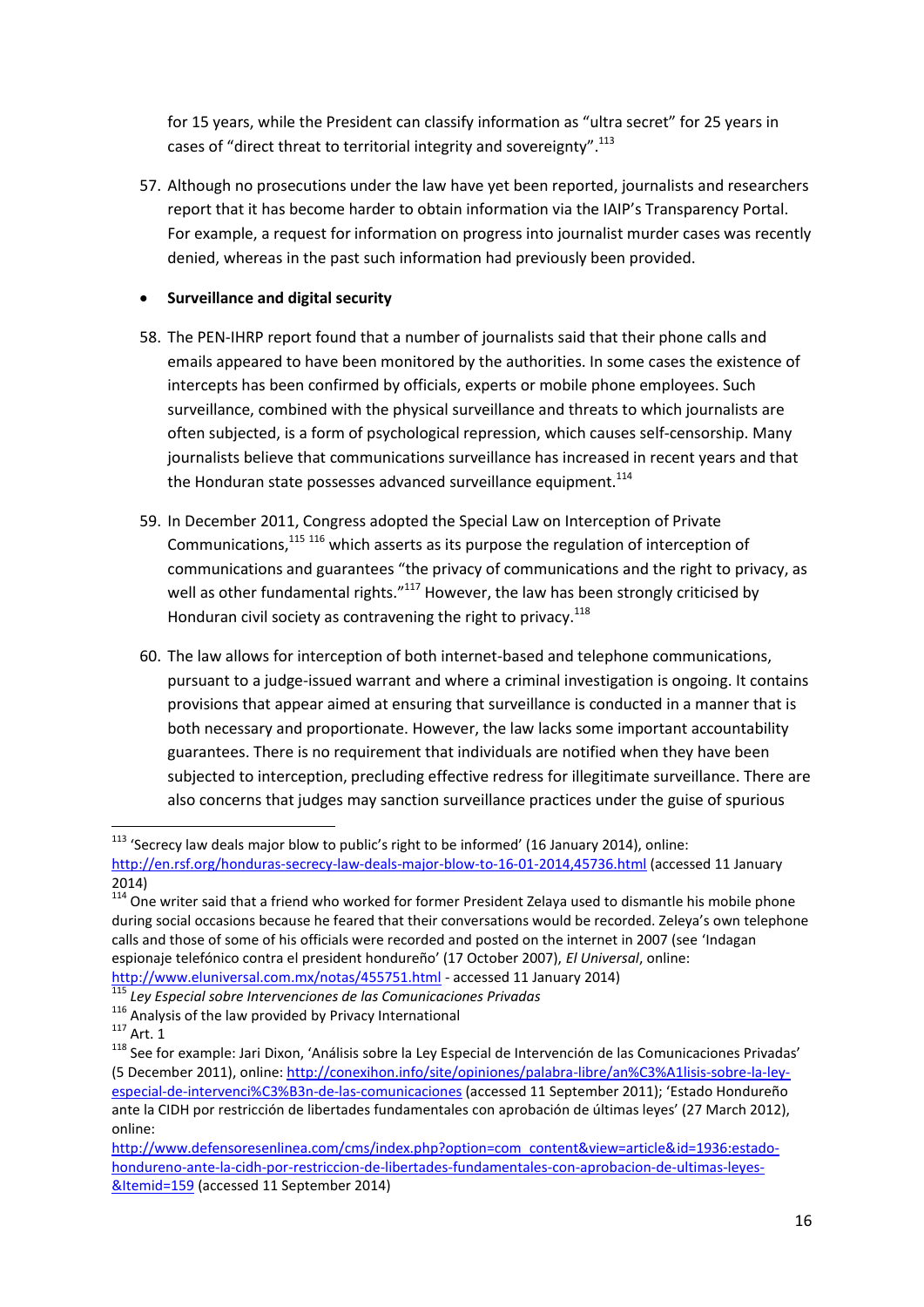criminal charges brought against journalists and HRDs in order to justify the use of intercepts.

- 61. A further worrying element of the law is the fact that judges are required to decide on the admissibility of requests for intercepts within four hours,<sup>119</sup> whereas the previously established norm is three days.<sup>120</sup> Moreover, the duration of an intercept has increased to three months (previously 15 days<sup>121</sup>), extendable for up to 12 months.<sup>122</sup>
- 62. The law establishes a Communications Interception Unit (UIC) $^{123}$  and telecommunications providers are obliged to technically alter their communications systems to enable state interception of communications.<sup>124</sup> The integrity, security and privacy of communications systems are thereby undermined and could enable arbitrary surveillance by the state which would not need the assistance of telecommunications companies to intercept communications.
- 63. The law also mandates an extensive data retention regime which compels telephone companies to retain all user data for five years.<sup>125</sup> This includes telephone numbers contacted, the duration and hour of a call, and in the case of mobiles, the location from which calls or SMS messages are made or sent.<sup>126</sup> The UN High Commissioner on Human Rights has noted that, "[m]andatory third-party data retention … appears neither necessary nor proportionate."127

### **Criminal defamation**

64. Slander, insult and defamation<sup>128</sup> are punishable by up to five years in prison.<sup>129</sup> Of the 37 criminal defamation cases before the courts in 2012, 20 were dismissed, one resulted in a non-guilty verdict, none resulted in a conviction, and the rest were ongoing.<sup>130</sup> However, the threat of imprisonment remains, including for journalists against whom such criminal defamation suits are sometimes brought with the aim of silencing them.

 $119$  Art. 16

<sup>120</sup> Criminal Procedure Code (*Código Procesal Penal*), Art. 223

<sup>121</sup> Criminal Procedure Code (*Código Procesal Penal*), Art. 128

<sup>122</sup> Art. 32

<sup>123</sup> *Unidad de Intervención de Comunicaciones*, Art. 33

 $124$  Art. 38

<sup>125</sup> Art. 39

<sup>&</sup>lt;sup>126</sup> Indeed, users of internet cafés in Honduras are reportedly obliged to provide their full name, ID number and address.

 $127$  Office of the High Commissioner for Human Rights (OHCHR). The right to privacy in the digital age' (30 June 2014), Human Rights Council, 27<sup>th</sup> session, A/HRC/27/37, online:

[http://www.ohchr.org/EN/HRBodies/HRC/RegularSessions/Session27/Documents/A.HRC.27.37\\_en.pdf](http://www.ohchr.org/EN/HRBodies/HRC/RegularSessions/Session27/Documents/A.HRC.27.37_en.pdf) (accessed 11 September 2014)

<sup>128</sup> C*alumnia*, *injuria y difamación*

<sup>129</sup> Penal Code (*Código Penal*), Arts. 155-169. Article 345 on 'contempt' (*desacato*) was declared unconstitutional in 2005 ('Honduran high court strikes down desacato provision' (26 May 2005), online: <http://cpj.org/2005/05/honduran-high-court-strikes-down-desacato-provisio.php> - accessed 11 September 2014).

<sup>&</sup>lt;sup>130</sup> Source: Ingresos y resoluciones por número de expediente y según tipo, Querellas por injurias, calumnias y difamaciones, Año 2012 (prepared 11 June 2014), Poder Judicial Tribunales de Sentencia a Nivel Nacional, Base de Datos del Centro Electrónico de Documentación e Información Judicial.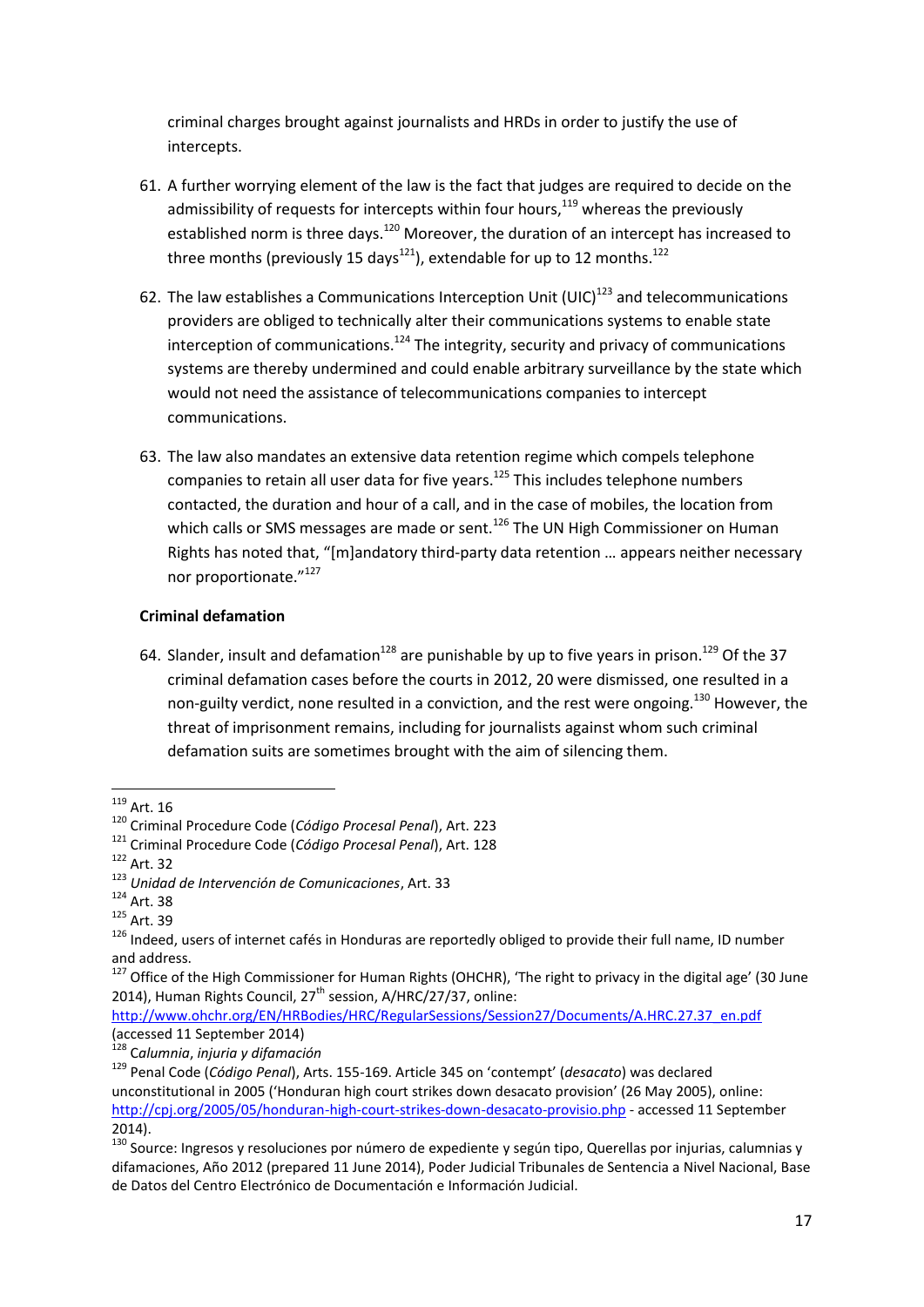- 65. In December 2013 **Julio Ernesto Alvarado** (see above) was sentenced on appeal to a 16 month prison sentence and ban on practising journalism for covering allegations of corruption by a local university dean in 2006. Despite the prison term being lifted on payment of a fine by Alvarado in April 2014, the dean is reportedly seeking to re-instate the work ban. $131 132$
- 66. In December 2013, the IACHR and its Special Rapporteur for freedom of expression welcomed a bill to partially decriminalise defamation.<sup>133</sup> However, according to the SS for HR no progress has been made on this project, which is not seen as a priority.<sup>134</sup>
- **Sedition**
- 67. Journalists are also increasingly facing the threat of sedition charges<sup>135</sup> by the authorities. **Albertina Manueles Pérez** of Radio Progreso and several community radio journalists were accused of sedition in June 2014 after reporting on a community's refusal to recognise a mayor they believe was elected fraudulently.<sup>136</sup> Sedition is also used to criminalise those who take part in or observe peaceful demonstrations.<sup>137</sup>

### **Cultural stagnation**

68. Honduras is a signatory to the International Covenant on Economic, Social and Cultural Rights (ICESCR) and the Convention on the Protection and Promotion of the Diversity of Cultural Expression.<sup>138</sup> Following the last UPR it also committed to signing the Optional Protocol to the ICESCR,  $^{139}$  although it has yet to do so.

<sup>136</sup> 'Comunicadora social es acusada por sedición en Honduras' (18 June 2014), online:

**<sup>.</sup>** <sup>131</sup> 'Honduras: Inter-American Commission on Human Rights urged to protect journalist Julio Ernesto Alvarado' (4 June 2014), online[: http://www.pen-international.org/newsitems/honduras-inter-american-commission-on](http://www.pen-international.org/newsitems/honduras-inter-american-commission-on-human-rights-urged-to-protect-journalist-julio-ernesto-alvarado/)[human-rights-urged-to-protect-journalist-julio-ernesto-alvarado/](http://www.pen-international.org/newsitems/honduras-inter-american-commission-on-human-rights-urged-to-protect-journalist-julio-ernesto-alvarado/) (accessed 11 September 2014)

<sup>132</sup> In late August 2014, a court admitted a criminal defamation case brought against David Romero Ellner, the head of Radio Globo, by a lawyer married to the deputy prosecutor-general. Conviction would reportedly mean up to 15 years in prison for the journalist and the closure of Radio and TV Globo. 'Leading opposition broadcaster facing criminal libel charges' (27 August 2014), online: [http://en.rsf.org/honduras-leading](http://en.rsf.org/honduras-leading-opposition-broadcaster-27-08-2014,46853.html)[opposition-broadcaster-27-08-2014,46853.html](http://en.rsf.org/honduras-leading-opposition-broadcaster-27-08-2014,46853.html) (accessed 11 September 2014)

<sup>133</sup> IACHR report 2013, *supra* note 5, p. 451 at para. 305

<sup>134</sup> Cueva interview, *supra* note 63

<sup>135</sup> Penal Code, Art. 337, Arts. 336-342.

<http://clibrehonduras.com/main/noticias/comunicadora-social-es-acusada-por-sedici%C3%B3n-en-honduras> (accessed 11 September 2014)

<sup>&</sup>lt;sup>137</sup> Other common charges brought against peaceful demonstrators include 'illegal demonstration' (*manifestación ilícita*) (Penal Code, Art. 331) and 'assault' (*asalto*) (Arts. 343 and 344).

<sup>&</sup>lt;sup>138</sup> General Comment No. 21 on the Right of everyone to take part in cultural life (art. 15, para. 1 (a) of the International Covenant on Economic, Social and Cultural Rights) specifies that state parties have an immediate obligation to guarantee that the right to take part in cultural life is exercised without discrimination, to recognise cultural practices and to refrain from interfering in their enjoyment and development (General Comment No. 21 on the Right of everyone to take part in cultural life (art. 15, para. 1 (a) of the International Covenant on Economic, Social and Cultural Rights) (21 December 2009), Committee on Economic, Social and Cultural Rights, 43<sup>rd</sup> session, E/C.12/GC/21 [General Comment No. 21], p.11 at para. 44). The minimum core obligation is "to create and promote an environment within which a person individually, or in association with others, or within a community or group, can participate in the culture of their choice" (*ibid*, p. 14-15 at para. 55).

<sup>&</sup>lt;sup>139'</sup> Recommendation by Ecuador and Spain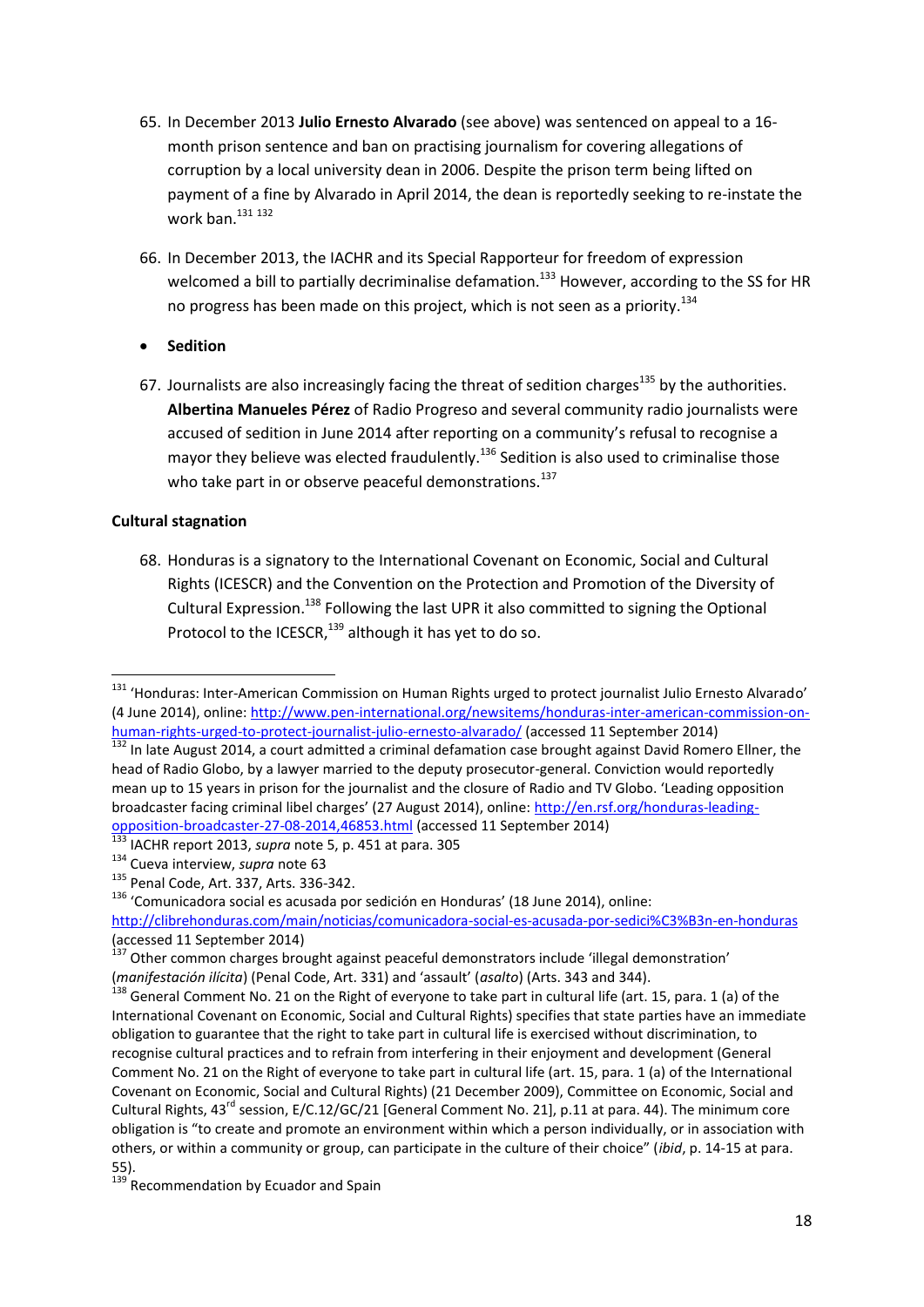- 69. Writers in Honduras have deplored the lack of cultural policy and lack of investment in the cultural sector, particularly since the coup, with the Ministry of Culture, Arts and Sports described as a "an empty shell".<sup>140</sup>
- 70. The Ministry is chronically underfunded and has reportedly suffered further cuts after being downgraded to two Directorates depending on the President's office as a part of a wider government restructuring in January 2014.<sup>141 142</sup> Approximately 70-80 per cent of its budget goes on salaries, leaving little for promotional activities such as publishing writers. The institution has also been criticised for largely limiting its support to traditional or popular culture.<sup>143</sup> State-sponsored cultural spaces are suffering from serious underfunding and even closure.<sup>144</sup>
- 71. The Directorate is criticised for lacking any long-term policy to promote training, production and research within culture and the arts. According to the new Director, the Directorate is working on a "cultural law"<sup>145</sup> in consultation with civil society. She was unable to provide a copy of the bill, but said that its aim is "to prevent violence and protect and disseminate culture", and it includes plans to "make culture and arts a tourist attraction and a source of income and economic growth rather than an expense, as it has usually been seen." She hopes the law will be passed by Congress this year and implemented in 2015.<sup>146</sup>
- 72. These criticisms along with the Director's assertions raise some concerns in relation to Honduras' obligations in terms of cultural rights. An exclusive focus on traditional or popular culture would run counter to the understanding of culture as a "living process, historical, dynamic and evolving".<sup>147</sup> The lack of a long-term policy to promote and develop culture and

<sup>&</sup>lt;sup>140</sup> According to one writer, "Culture is the Cinderella of the Honduran national budget. No government in recent years has been interested in the world of culture or has had a cultural policy. Any improvements have been more the result of individual ministers rather than a government policy." Another commented that: "The situation of culture has reached rock bottom. There is no immediate future for the cultural sector at the moment – just a state of indifference."

<sup>141</sup> 'Honduras: Desaparecen cinco ministerios' (31 January 2014), *El Heraldo*, online: <http://www.elheraldo.hn/csp/mediapool/sites/ElHeraldo/AlFrente/story.csp?cid=566625&sid=300&fid=209> (accessed 11 September 2014)

<sup>&</sup>lt;sup>142</sup> As of early August 2014, the new Director of Culture and Arts was unable to provide details of the directorate's current budget (Interview with Fidelia Molina, Director of Arts and Culture (1 August 2014) [Molina interview]). However it is thought likely that it has been cut by 25 per cent. A recent study shows that spending on education, research, culture and recreational activities in Honduras since the coup has increased only 11.62 per cent (2008 – 2014), a considerable decrease in real terms. (Tábora, 'Seguridad Pública en Honduras', *supra* note 4, p. 3.

<sup>143</sup> General Comment No. 21, *supra* note 138, p. 17 at para. 70.

<sup>144</sup> The National Art Gallery shut down in May 2013 ('Cierra sus puertas la Galería Nacional de Arte' (15 May 2013), *El Heraldo*, online:

<http://www.elheraldo.hn/csp/mediapool/sites/ElHeraldo/Pais/story.csp?cid=581263&sid=299&fid=214> accessed 11 September 2014). The Casa Morazán cultural centre and museum reportedly faced closure around the same time ('SCAD: "Casa de Morazán debe estar abierta"' (14 May 2013), *El Heraldo*, online: <http://www.elheraldo.hn/csp/mediapool/sites/ElHeraldo/Metro/story.csp?cid=587340&sid=298&fid=213> -

accessed 11 September 2014), both due to lack of funds. The National Library has no budget to buy new books or even basic cleaning materials, and no inventory to prevent books and documents from being stolen.

<sup>145</sup> *Ley de Cultura*

<sup>146</sup> Molina interview, *supra* note 142

<sup>147</sup> General Comment No. 21, *supra* note 138, p. 3 at para. 11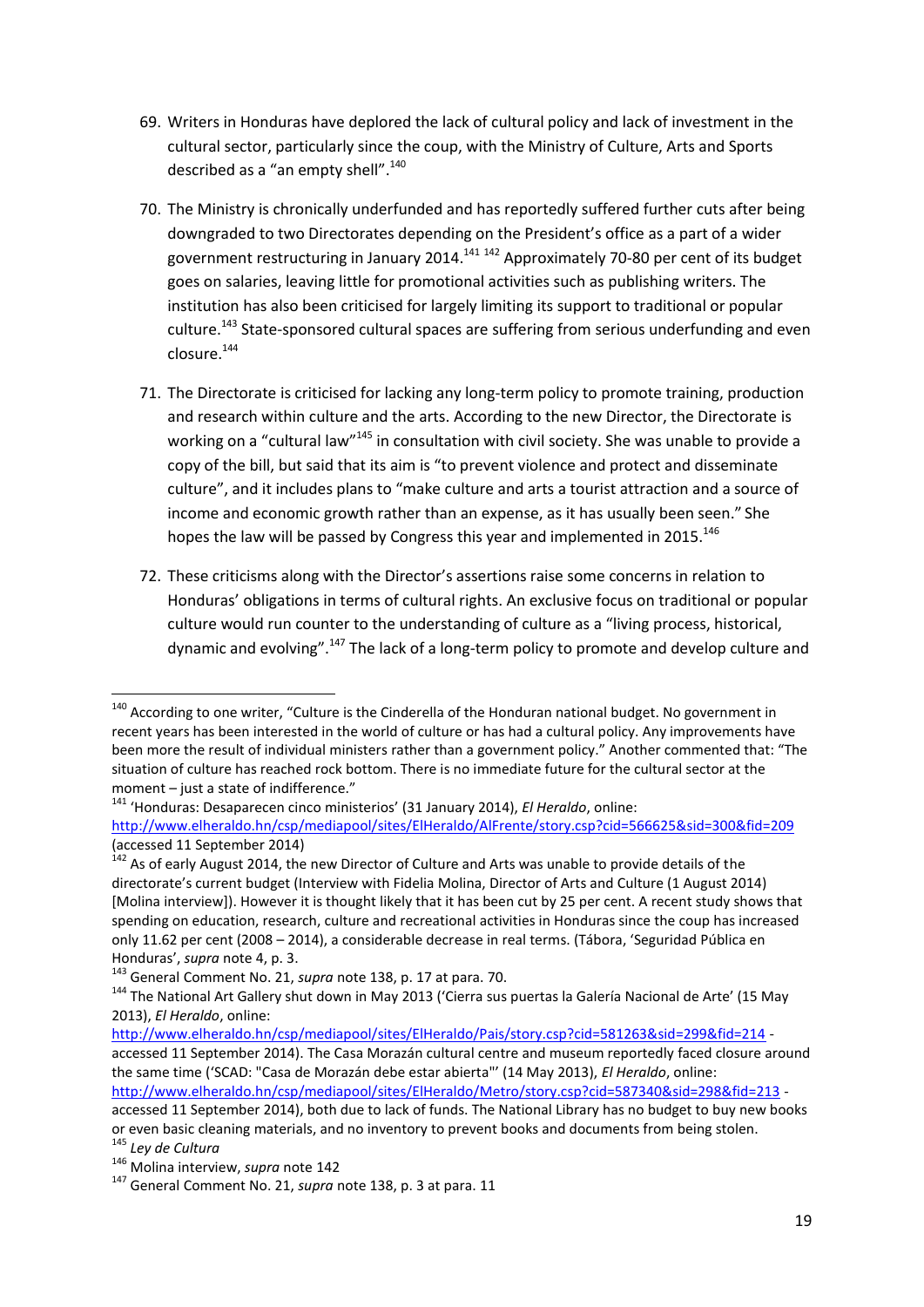the arts would run counter to Honduras' obligation to "go beyond the material aspects of culture [...] and adopt policies, programmes and proactive measures that also promote effective access by all to intangible cultural goods." Moreover, in relation to making culture a source of income, the UN has established that "cultural activities, goods and services... must not be treated as having solely a commercial value. [...] State parties should adopt measures to protect and promote the diversity of cultural expressions." <sup>148</sup>

73. Some writers and artists who opposed the coup say they have found it more difficult to get state-sponsored employment in their field as a result. Some staff at the Directorate say they are passed over for promotion for denouncing corruption or for their perceived opposition to the ruling party. If true, such practices violate Honduras' non-discrimination obligations under the ICESCR.<sup>149 150</sup>

#### **Recommendations**

74. The Honduran government should:

- a. Recognise the importance of independent journalism and condemn all attacks against journalists at the highest levels of the state
- b. Develop specialised protocols within the PPO for the prompt investigation of crimes against journalists, prioritising any links with their profession, and ensure adequate resources for implementation
- c. Ensure that all prosecutors and police responsible for investigating crimes against journalists are trained in human rights
- d. Publish a report on the activities of the FEDCV, with details of progress in investigations into the murder of journalists
- e. Keep victims and their families informed of the results of ongoing official investigations into attacks on journalists.
- f. Take into account civil society concerns regarding the new journalist protection law and ensure that it is passed with sufficient financial, human and technical resources for meaningful implementation by all bodies involved; ensure that the mechanism has at its disposal police officers of good character who are trained in human rights protection work

<sup>148</sup> *Ibid*, pp.10-11 at para. 43

<sup>&</sup>lt;sup>149</sup> "No one shall be discriminated against because he or she chooses to belong, or not to belong, to a given cultural community or group, or to practise or not to practise a particular cultural activity. Likewise, no one shall be excluded from access to cultural practices, good and services." (*Ibid,* p. 6 at para. 22).

<sup>&</sup>lt;sup>150</sup> "State parties are under an obligation to facilitate the right of everyone to take part in cultural life by taking a wide range of positive measures, including financial measures, that would contribute to the realisation of this right", including "[...] (d) Granting assistance, financial or other, to artists, public and private organisations, including science academies, cultural associations, trade unions and other individuals and institutions engaged in scientific and creative activities." (*Ibid,* p. 13 at para. 52)